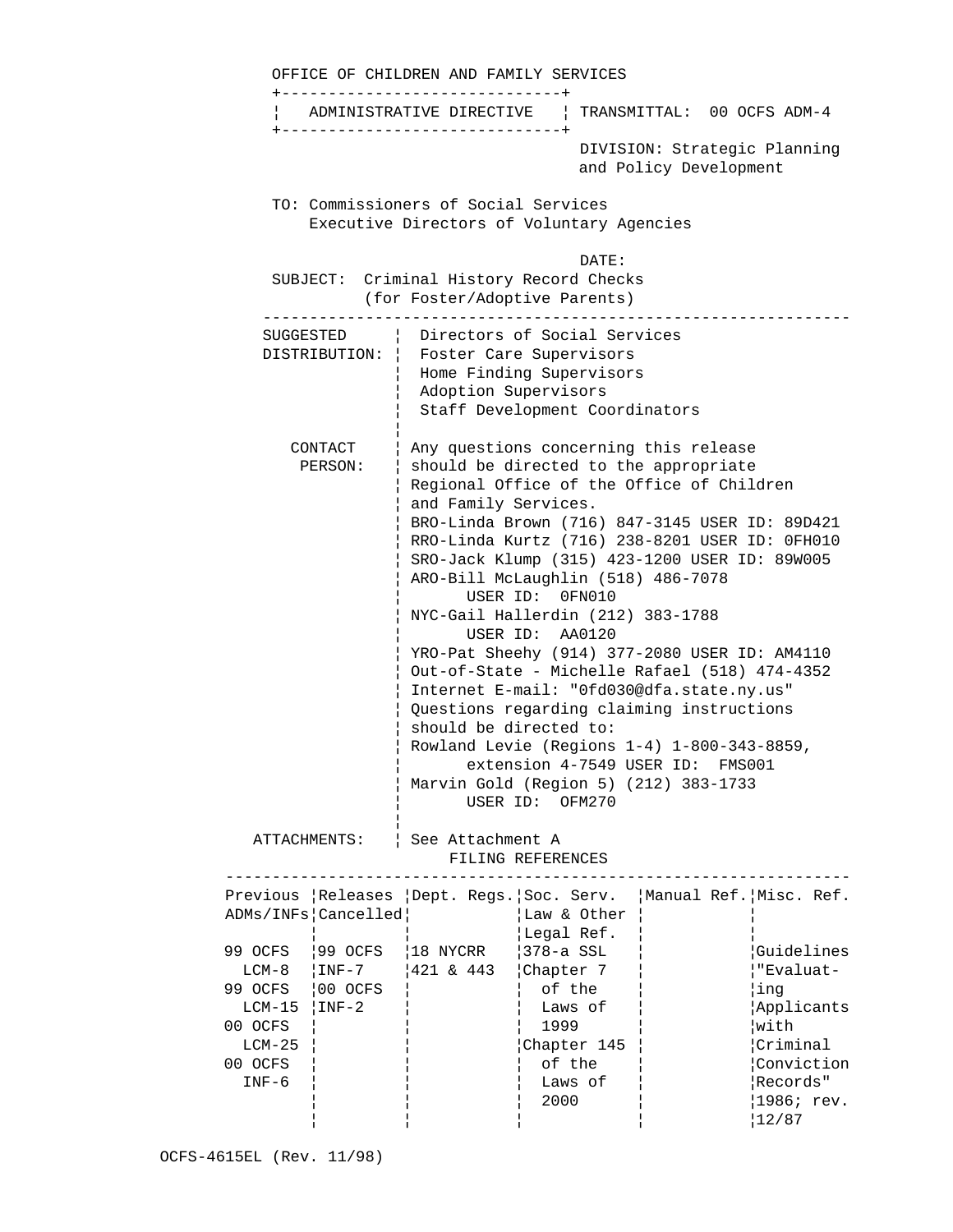Trans. No. 00 OCFS ADM-4 **Page No. 2** Page No. 2

### I. INTRODUCTION AND BACKGROUND

The purpose of this release is to provide updated and comprehensive instructions and guidance to authorized agencies concerning implementation of criminal history record checks in accordance with Section 378-a(2) of the Social Services Law (SSL). This update includes the provisions recently enacted by Chapter 145 of the Laws of 2000 (hereinafter, "the 2000 Law") and regulations filed on an emergency basis on August 8, 2000. With this release, the Office of Children and Family Services (OCFS) is canceling 00 OCFS INF-2 (February 11, 2000) and 99 OCFS INF-7 (June 2, 1999). This ADM incorporates the information previously found in 99 OCFS INF-7 where that information has not been superseded by the provisions of the 2000 Law. This release contains both new and revised information.

Chapter 7 of the Laws of 1999 (hereinafter, "the 1999 Law") was enacted and became effective on February 11, 1999. It imposed the requirement of criminal history record checks on foster parents, prospective foster parents, approved adoptive parents, prospective adoptive parents, and other persons over the age of 18 who currently reside in the homes of such parents. The 1999 Law satisfied the requirements for criminal history record checks set forth in the federal Adoption and Safe Families Act of 1997. The 2000 Law, which took effect July 1, 2000, enacted amendments to some of the provisions established by the 1999 Law. As is set forth in greater detail below, the 2000 Law made significant changes to the legal affect on existing foster parents and applicants to be foster and adoptive parents of the prior conviction of certain crimes which, under the 1999 Law, required a mandatory denial of the application or revocation of an existing certificate or approval. The 2000 Law creates an exception to automatic disqualification or denial. Also, the 2000 Law contains new provisions for disclosing the criminal history summary to applicants, or existing foster or adoptive parents in the event of a denial or revocation. The 2000 Law also deals with provision of the summary to courts in which proceedings are pending.

Overview of Chapter 145 of the Laws of 2000

Regarding criminal history record checks, the 2000 Law includes the following provisions:

- Under certain limited situations, it authorizes an authorized agency to approve or certify a foster parent or approve an adoptive parent who had been convicted of what had been, under the 1999 Law, a mandatory disqualifying crime.
- It replaces the category of a mandatory disqualifying crime with the category of a presumptive disqualifying crime.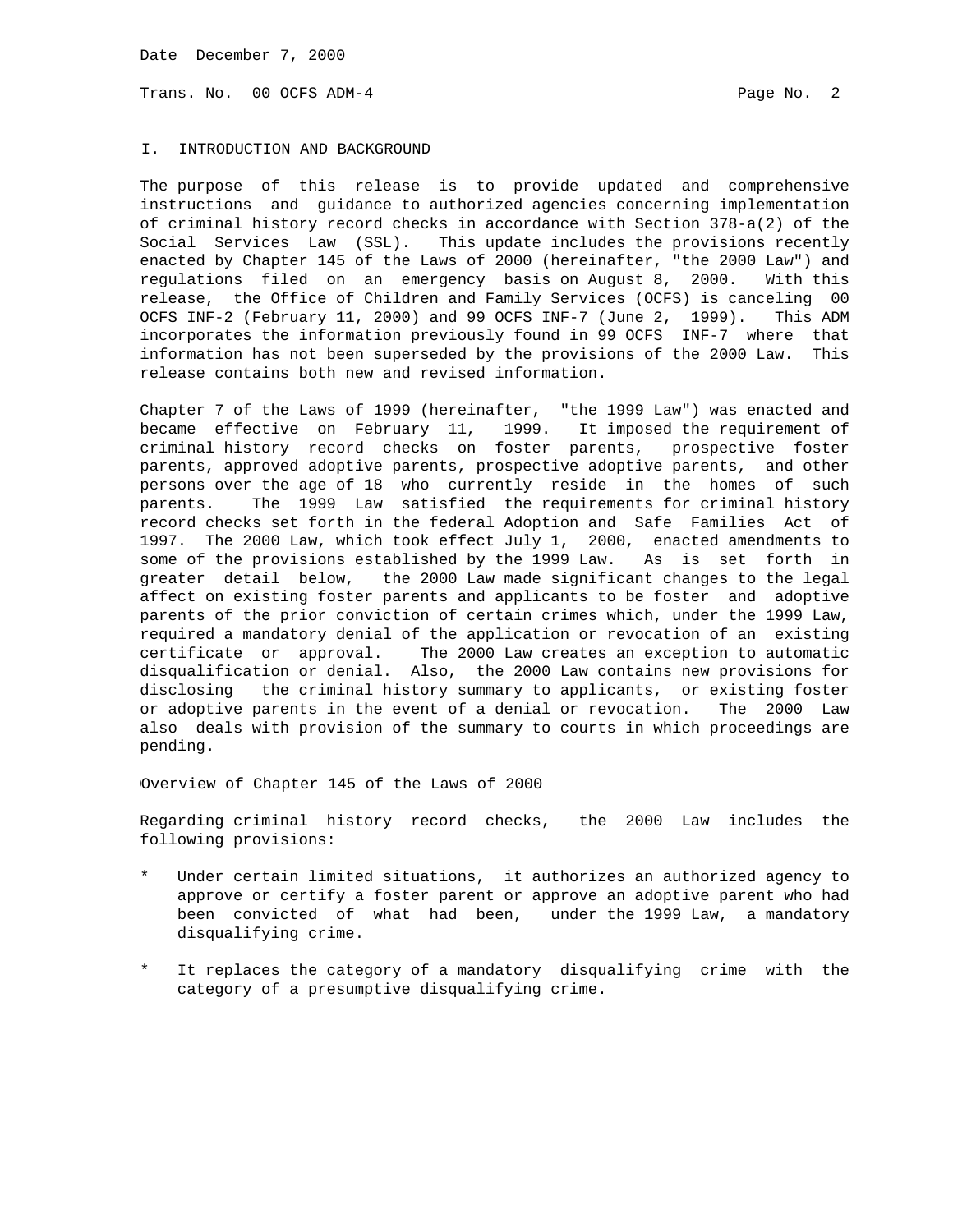Trans. No. 00 OCFS ADM-4 **Page No. 3** 

- It enables former foster or adoptive parents who had their certification or approval revoked or renewal denied because of a felony conviction of a mandatory disqualifying crime, in accordance with the 1999 Law, to apply to the authorized agency for renewal or reinstatement.
- Where a foster parent or adoptive parent has his or her certification or approval renewed or reinstated and a foster child had previously been removed, it provides the authorized agency discretion to return the foster child to that foster or adoptive parent where the return of the foster child is in the best interests of the child as determined by the authorized agency.
- Consistent with the revised standard noted above regarding mandatory denials or revocations, it changes the standards for the removal of a foster child from the home of a foster or adoptive parent with a felony conviction for what had been a mandatory disqualifying crime under the 1999 Law (but which is now a presumptive disqualifying crime under the 2000 Law). Under the 2000 Law, in cases where a foster/adoptive parent has a conviction for any crime, a safety assessment of the home must be performed by the authorized agency prior to making a removal decision.
- The 2000 Law continues the requirement that whenever an authorized agency revokes the certification or approval (including emergency certification or emergency approval) of a foster or adoptive parent or denies the renewal of such certification or approval of a foster parent, any foster child(ren) must be removed from such foster or adoptive home.
- It requires the authorized agency to share with the applicant or current foster or adoptive parent the criminal history record summary received from OCFS at the time of the denial of an application for approval or certification to be a foster or adoptive parent, the denial of renewal of an application for approval or certification to be a foster parent, or the revocation of an approval or certification of a foster or adoptive parent.

Please note that OCFS regulations found at 18 NYCRR Part 421, relating to the approval of adoptive parents, have been amended and filed on an emergency basis effective August 8, 2000, and OCFS regulations found at 18 NYCRR Part 443, relating to certification and approval of foster homes, have been amended and filed on an emergency basis effective September 27, 2000. OCFS issued 99 OCFS LCM-8 (March 19, 1999) to provide guidance on criminal history record checks and the claiming of payments to foster and preadoptive homes. OCFS has recently revised the claiming instructions for these homes for services provided on or after July 1, 2000 and payments made on or after August 1, 2000 in 00 OCFS LCM-25 (September 25, 2000).

Please also note that, in addition to impacting upon the criminal history record check process described in this release, the 2000 Law also amends State standards relating to other aspects of State compliance with the federal Adoption and Safe Families Act (ASFA).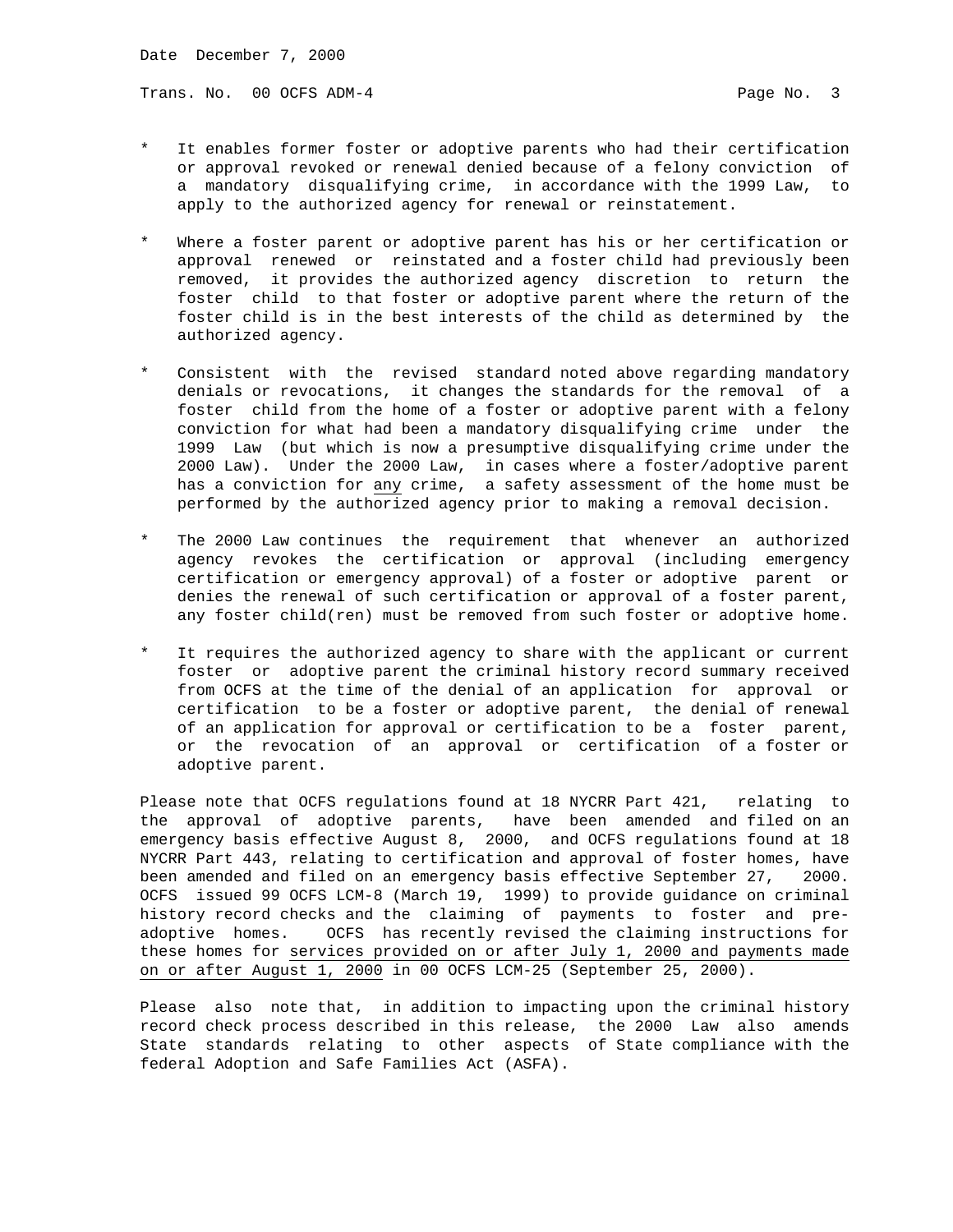Trans. No. 00 OCFS ADM-4 **Page No. 4** Page No. 4

II. CRIMINAL HISTORY RECORD CHECK PROCEDURES

A. Who must be fingerprinted?

Category A. This category includes persons who were not certified or approved as foster parents or approved as adoptive parents prior to February 11, 1999.

- Prospective foster parents, including persons who apply to be certified or approved foster parents on or after February 11, 1999;
- Prospective adoptive parents, including persons who apply to be approved adoptive parents on or after February 11, 1999;
- Persons seeking approval or certification as foster parents whose application was pending certification or approval as of February 11, 1999;
- Persons seeking approval as adoptive parents whose application was pending approval as of February 11, 1999;
- Persons who are over the age of 18 who currently reside in the home of the prospective foster parents noted above;
- Persons who are over the age of 18 who currently reside in the home of the prospective adoptive parents noted above.

NOTE: This category includes, but is not limited to, relative foster parents approved on an emergency basis and persons over the age of 18 residing in the home of the relative foster parents. This category also includes foster parents and persons over the age of 18 residing in family homes under the auspices of the Office of Mental Retardation and Developmental Disabilities, the Office of Mental Health and the Office of Alcoholism and Substance Abuse Services in accordance with a memorandum of understanding with OCFS, when children in the custody of a local social services district will be placed in such family homes.

OCFS regulation (18 NYCRR 443.7) permits an emergency relative foster home approved on an expedited emergency basis to continue to provide foster care beyond the period of approval as an emergency relative foster home when the relative foster parent has otherwise satisfied all of the requirements for final approval as an approved relative foster home, except for the completion of the criminal history record check.

Similarly, OCFS regulation (18 NYCRR 443.7) permits certifying non-relatives under certain circumstances on an emergency basis as an emergency certified foster home. Certification of the non-relative on an emergency basis may also continue until the criminal history record check process is complete.

Category B. This category includes persons who were certified or approved as foster parents as of February 11, 1999.

Approved and certified foster parents (including relative foster parents);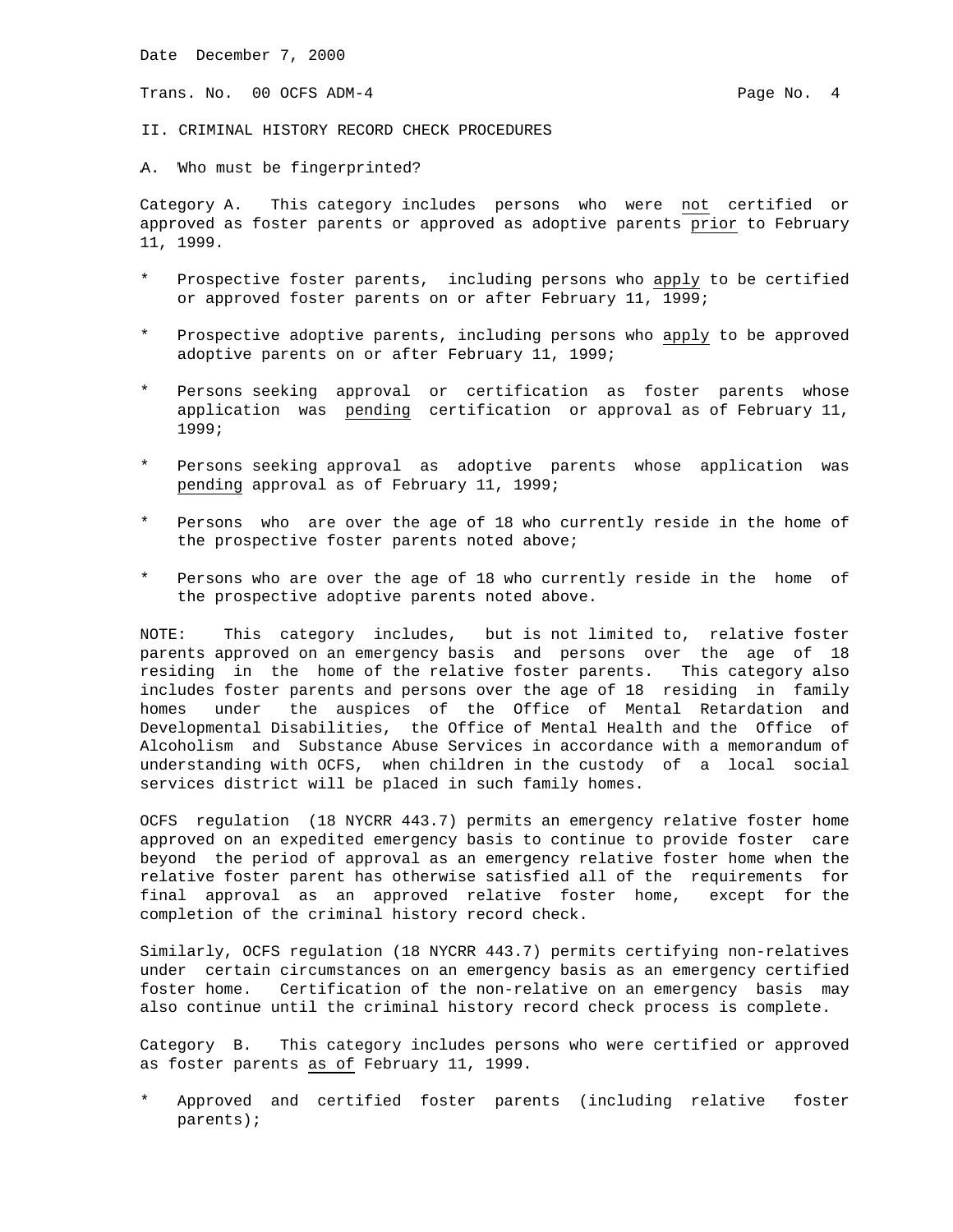Trans. No. 00 OCFS ADM-4 **Page No. 5** Page No. 5

Other persons over the age of 18 who currently reside in the home of the certified or approved foster parents. This includes any foster child over the age of 18 residing in the home.

All criminal history record checks for existing foster parents were required to have been completed at the time of the recertification or reapproval during the first year after passage of the 1999 Law. Since more than a year has elapsed, all criminal history record checks on existing foster parents should be complete. In the event that final determinations have not been completed on any such homes, if the foster parent(s) made timely and sufficient application for the renewal of his or her certification or approval, the existing certification or approval does not expire until the application has been finally determined by the applicable agency. A foster parent is considered to have made timely and sufficient application if he or she has submitted the following documents before the existing certification or approval expires: a completed application, the physician statement or report when required, and fingerprint cards for everyone in the household over 18 years of age.

NOTE: Criminal history record checks must be completed on any additional person over the age of 18 who have thereafter come to reside in the foster home when the home is recertified or reapproved. This does not preclude the performance by your agency of the criminal history record check sooner; but in no event may it be completed beyond the next recertification or reapproval.

Your agency is strongly encouraged to disseminate the fingerprint cards at least 60 days before the expiration of the existing certification or approval to families with upcoming recertifications or reapprovals where a new family member over the age of 18 has come to reside in the home.

Category C. This category includes persons who were approved as adoptive parents as of February 11, 1999.

- \* Approved adoptive parents where the adoption has not been completed by the court;
- Other persons over the age of 18 who currently reside in the home of the approved adoptive parents. This includes any foster child over the age of 18 residing in the home.

NOTE: Criminal history record checks must be completed before any adoption is finalized.

B. What are the fingerprint requirements when a child is placed out-ofstate?

If a child is placed out-of-state for the purposes of adoption or foster care, including relative foster care, the adoptive parents or foster parents, must meet the standards for certification, licensure or approval set by the state in which they reside. This will include having a criminal history records check, in accordance with the federal Adoption and Safe Families Act. The placement must go through the Interstate Compact on the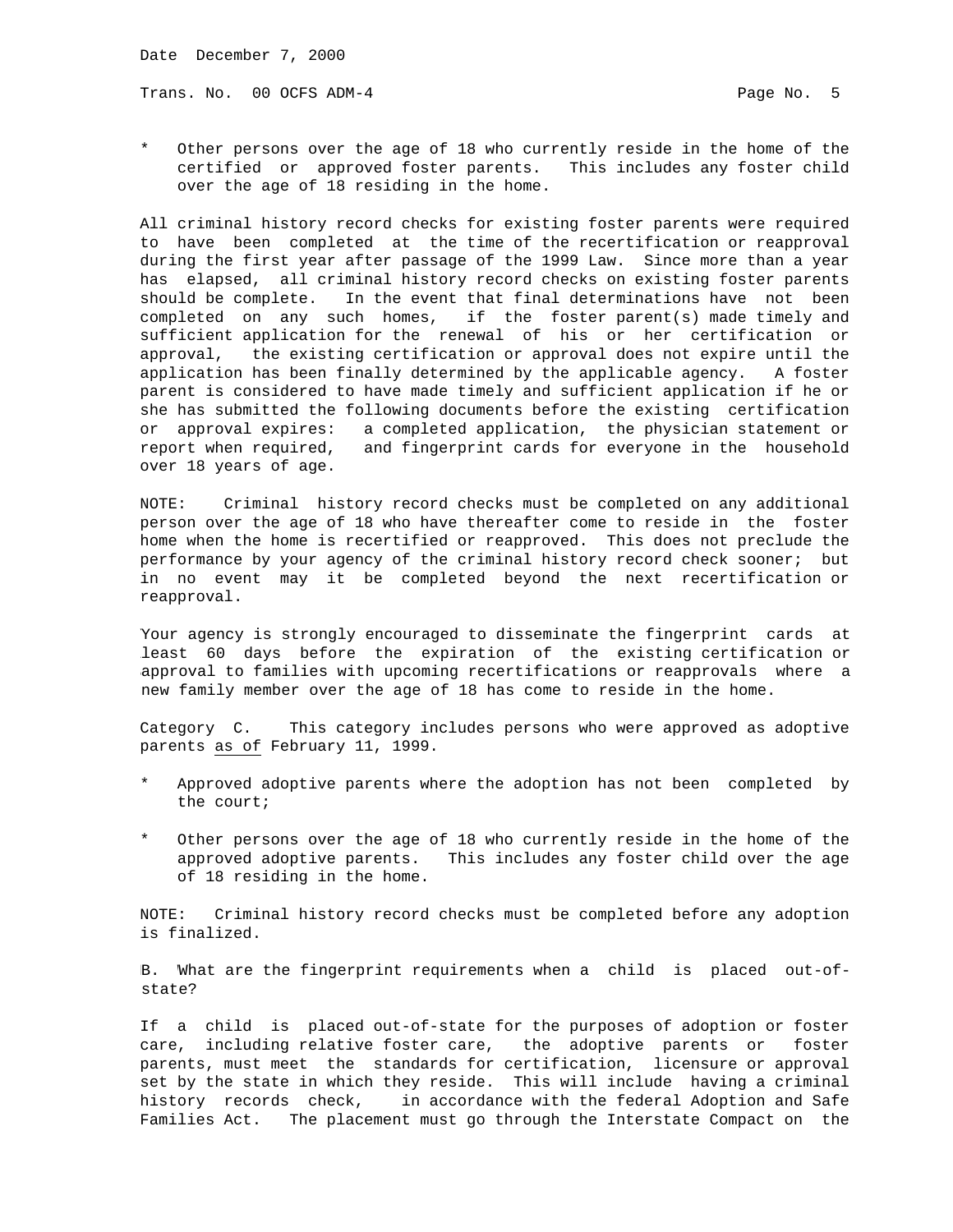Trans. No. 00 OCFS ADM-4 **Page No. 6** Page No. 6

Placement of Children (ICPC) in the usual manner. (Please also refer to the Section V. "Special Instructions for Adoption Agencies.") C. What shall we provide to applicants/providers?

OCFS provided you with a supply of fingerprint cards, mailers and a sample required notice (see Attachment 1 Notice Regarding Fingerprinting Requirements. A Spanish version is also provided in this ADM). This notice explains the new fingerprinting requirements and how these cards will be used. This notice must be given to:

- \* each applicant seeking to be a foster or adoptive parent;
- each person certified or approved as a foster parent; and
- each person approved as an adoptive parent where the adoption has not been completed by the court.

When conducting the 24-hour study for relative foster parents for approval as an emergency relative foster home, the fingerprint cards, notices and mailers must be supplied to the applicant(s) by the next business day after the placement of the child(ren). In the case of all other prospective foster and adoptive parents, authorized agencies should exercise judgment in disseminating the fingerprint cards, notices and mailers. Such dissemination should occur at a point in the process where there is reasonable certainty that the persons are likely to complete the process of becoming certified or approved.

The number of cards must match the number of persons in the household over 18 years of age. Also you must include a listing of one or more places in your county that have agreed to take fingerprints.

D. How do we set up tracking controls?

It is recommended that you set up control procedures to be able to match the packets distributed with the results when they are returned. Use of names and other identifiers and a log with each person's Agency ID number will aid in this process. The Agency ID # is a combination of the Agency ID assigned by OCFS [it is 3 characters, generally, but not always, alpha numeric in format; all numeric for Administration for Children's Services (ACS)], followed by up to 5 characters (numbers or letters) assigned by the social services district or voluntary authorized agency for a maximum of 8 characters. This ID will allow each person in the State who is fingerprinted to have a unique identifier in the system.

It may be useful to appoint a single liaison in your social services district or voluntary authorized agency to have responsibility for fingerprint tracking and the coordination of assigning unique Agency IDs to each person who will be fingerprinted. Except for ACS, OCFS will return results only to a single site per district or agency. For fingerprint cards submitted by any social services district outside NYC and for any other authorized agency including those in NYC, a single address must be designated for receipt of results. (ACS will be permitted additional addresses matched to the agency subcodes they have.) All districts and agencies whose results are to go to other than the Commissioner or Executive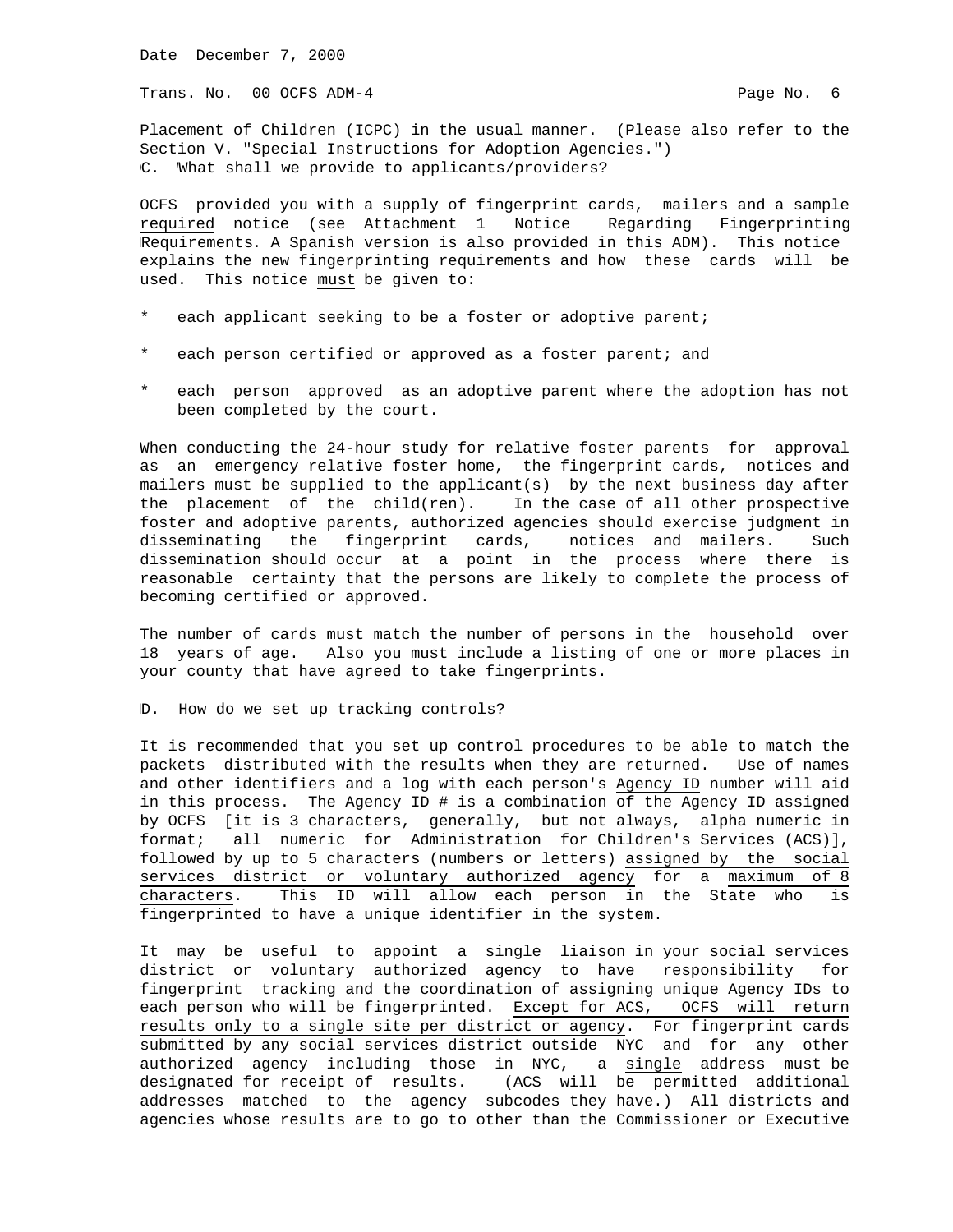Trans. No. 00 OCFS ADM-4 **Page No. 7** Page No. 7

Director must notify OCFS of the liaison for receiving results. Send the liaison name and agency address via Exchange to the attention of Linda Fylak, or by Internet Email to: "89q078@dfa.state.ny.us", or by mail to her attention at OCFS, 52 Washington Street, Room 320, Rensselaer, NY 12144.

We recommend that the liaison be responsible for knowing how the fingerprint cards are to be filled out and for ascertaining that others involved in this process receive proper instructions. A quality control check will generally result in having the cards processed quickly, without problems. The fields on fingerprint cards and directions for their completion are shown in Attachment 2. It is important to complete all required fields on each card according to the directions provided. Incomplete cards may not be processed. Therefore, you should review the instructions with applicants/providers to help them understand what information needs to be completed. Please note that typing the information on the cards is not required. Printing clearly and legibly, however, is essential.

E. How do we order or reorder fingerprint cards?

Fingerprint cards and mailers may be ordered or reordered by faxing your order to the Criminal History Review Unit at (518) 486-9470. You may also order by E-mailing Linda Fylak through Exchange or by Internet Email to: "89q078@dfa.state.ny.us". Be sure to include the number of cards and/or mailers needed and clear mailing instructions. Order the quantity you think your agency will need for at least a six-month period.

F. What are the options for having fingerprints taken?

If your agency already has individuals trained to take fingerprints, you may conduct the fingerprinting. If your agency does not have any individuals trained to take fingerprints, you should contact the various law enforcement agencies in your community which already provide fingerprinting, (e.g. Sheriff's office or State Police), to see if they will take the fingerprints either on an interim or a long-term basis. It is important to understand that the fingerprinting process is not the same as "finger imaging." Criminal histories on file with the Division of Criminal Justice Services (DCJS) cannot be accessed using finger images. When speaking with law enforcement, you must determine whether a fee will be charged for the taking of the prints. In addition, you should determine with law enforcement who will mail the fingerprint cards to OCFS for processing. It is strongly suggested that the persons who are fingerprinted return the cards to your authorized agency for mailing. That will allow your agency to verify that all fields are correctly filled out, to make sure that the cards are mailed, and to keep track of the actual date of mailing. Multiple cards may be put in a single mailer.

If you determine that law enforcement agencies to whom you make referrals charge a fee to take fingerprints, the following applies as to who will bear the cost:

\* If a child is currently placed in a home certified or approved by the social services district, such district will pay and the State will partially reimburse for the costs incurred.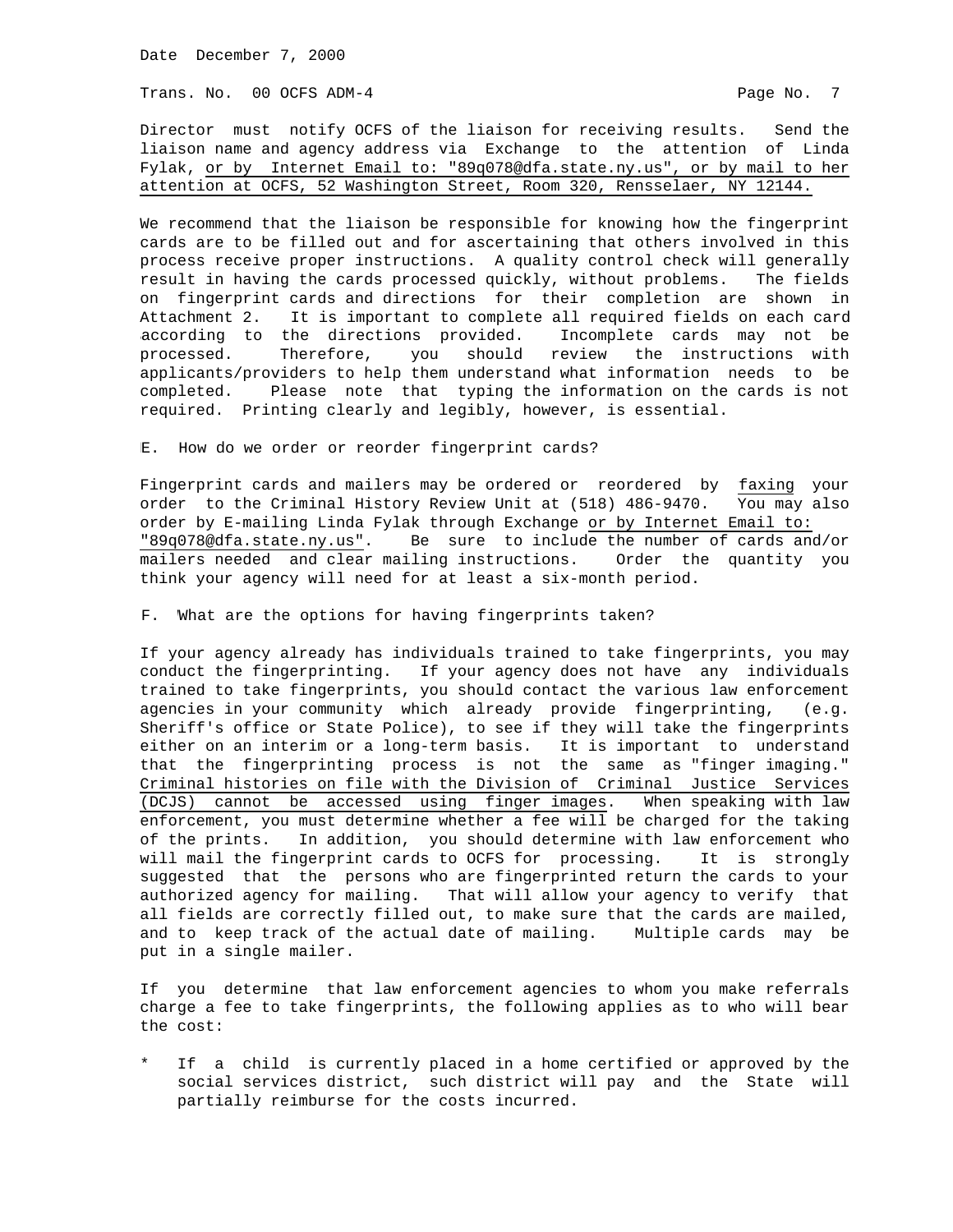Trans. No. 00 OCFS ADM-4 **Page No. 8** Page No. 8

- If no children are in the home (those to be fingerprinted are in applicant status with a social services district), such district has the option of paying and receiving partial State reimbursement, or requiring the applicant to pay.
- Voluntary authorized agencies who have children placed in their homes by a social services district will pay and separately bill the responsible social services district for any costs incurred.
- Voluntary authorized agencies also may bill social services districts for applicants based upon contractual agreements.
- Voluntary authorized agencies, where a child is placed directly with such agency as an adoptive placement (that is, legal custody of the child is not with a local social services commissioner), may pay the fee at their discretion or have the applicant pay the fee. No reimbursement is available.

Funding is available to social services districts for a portion of the costs of obtaining the fingerprints, equipment and supplies associated with taking fingerprints, and any fingerprint technique training fees (if you arrange for your own training). This funding is separate from and in addition to the funds allocated to the districts under the Family and Children's Services Block Grant. Therefore, it is necessary that you document the actual local costs and the precise category of these costs separately from other foster care and adoption services costs. OCFS has issued a separate LCM ( 99 OCFS LCM-15, May 14, 1999) to the social services districts regarding claiming for these costs.

A fingerprinting equipment list is shown in Attachment 3.

G. What happens after the fingerprints are taken?

Fingerprint cards must be mailed directly to Criminal History Review Unit, NYS Office of Children & Family Services, PO Box 839, Rensselaer, NY 12144- 9953. This address will appear on the mailer. Do not mail the fingerprint cards directly to DCJS. OCFS will be responsible for forwarding all cards to DCJS, where they will be processed.

H. How is the fee paid for the criminal history records check?

It is important to note that the person whose fingerprints are taken is not charged or to be charged a fee for the DCJS search for a criminal history record. The fee for such searches will be paid by OCFS. A portion of the costs for the fees will be charged back to the social services districts. This apportionment includes the fees associated with both social services district and voluntary authorized agency submissions. The costs will be allocated based on a formula which takes into account the number of each district's children in foster boarding homes (including relative foster boarding homes and approved adoptive homes where the adoption is not yet final), compared to the total number of children in foster boarding homes (including relative foster boarding homes and approved adoptive homes where the adoption is not yet final) statewide.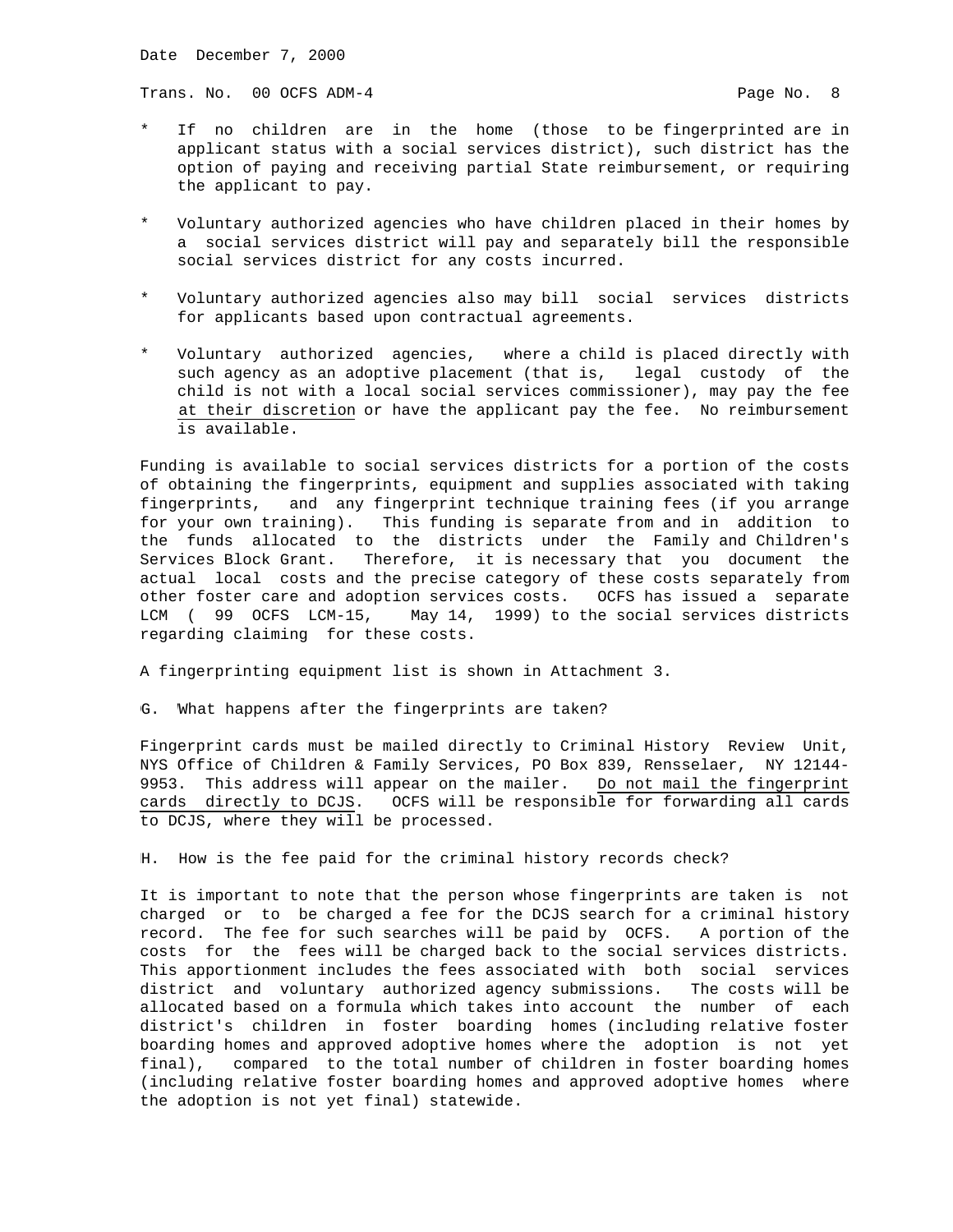Trans. No. 00 OCFS ADM-4 **Page No. 9** Page No. 9

I. How will my agency receive the results?

All results from DCJS will be returned to OCFS, where they will be reviewed and transferred into a summary that will aid you in decision making related to this review. DCJS prohibits dissemination of the actual criminal history

record (commonly known as a "RAP sheet"). Therefore, you will not receive the actual "RAP sheet"; it will be retained by OCFS. You will receive a summary for each fingerprinted person. It will contain information in one of the following categories: (I) No Criminal Record Found or No Reportable Criminal Record Found; (IIA) History of One or More Convictions / Presumptive Disqualifier; (IIB) History of One or More Charges or Convictions / Discretionary Disqualifier; or (III) Pending Matters / Hold in Abeyance. Refer to Attachment 4 "Crimes Listing" and Attachment 5 for Sample Results Letters (from OCFS to Authorized Agency). Furthermore, if there is an open charge, OCFS will use its best efforts to research the open charge and advise you of any resolution as soon as possible. You will be advised by means of an updated summary.

It should be noted that after the search is made, DCJS will retain the fingerprints for a prescribed period, and will notify OCFS upon any future arrest for a fingerprintable offense. This practice is often referred to as "search and retain." OCFS will use its best efforts to research charges for potential presumptive disqualifying crimes and advise you of any resolution as soon as possible. With respect to all other arrests identified through search and retain, you should pursue matters with the applicant, or certified or approved foster or approved adoptive parent. The recent nature of the charge makes it more likely that the individual can provide you with the most up-to-date information in the fastest manner.

The retention period for the fingerprint cards will be as follows: for all foster parents and relative foster parents and their family members over 18, until the home is closed; for all prospective adoptive parents and their family members over 18, until finalization of the adoption. If foster parents who already have been fingerprinted apply to become adoptive parents, there is no need to have them refingerprinted, as long as the foster home remains continually open through the adoption finalization since the "search and retain" procedure remains in effect for them. This is also the case if there is more than one adoption, and a subsequent application to adopt overlaps the prefinalization period of the earlier adoption.

III. CRIMINAL HISTORY RECORD CHECK RESULTS

A. How will my agency use these results in the certification and approval process?

Based on the type of results, follow the instructions below.

1) No Criminal Record Found or No Reportable Criminal Record Found

If the results on all fingerprinted household members are "No Criminal Record Found" or "No Reportable Criminal Record Found", proceed with the certification, recertification, approval or reapproval process as usual. For your information, the 1999 Law makes only convictions (or open arrests) reportable for felonies and misdemeanors. Therefore, if a history exists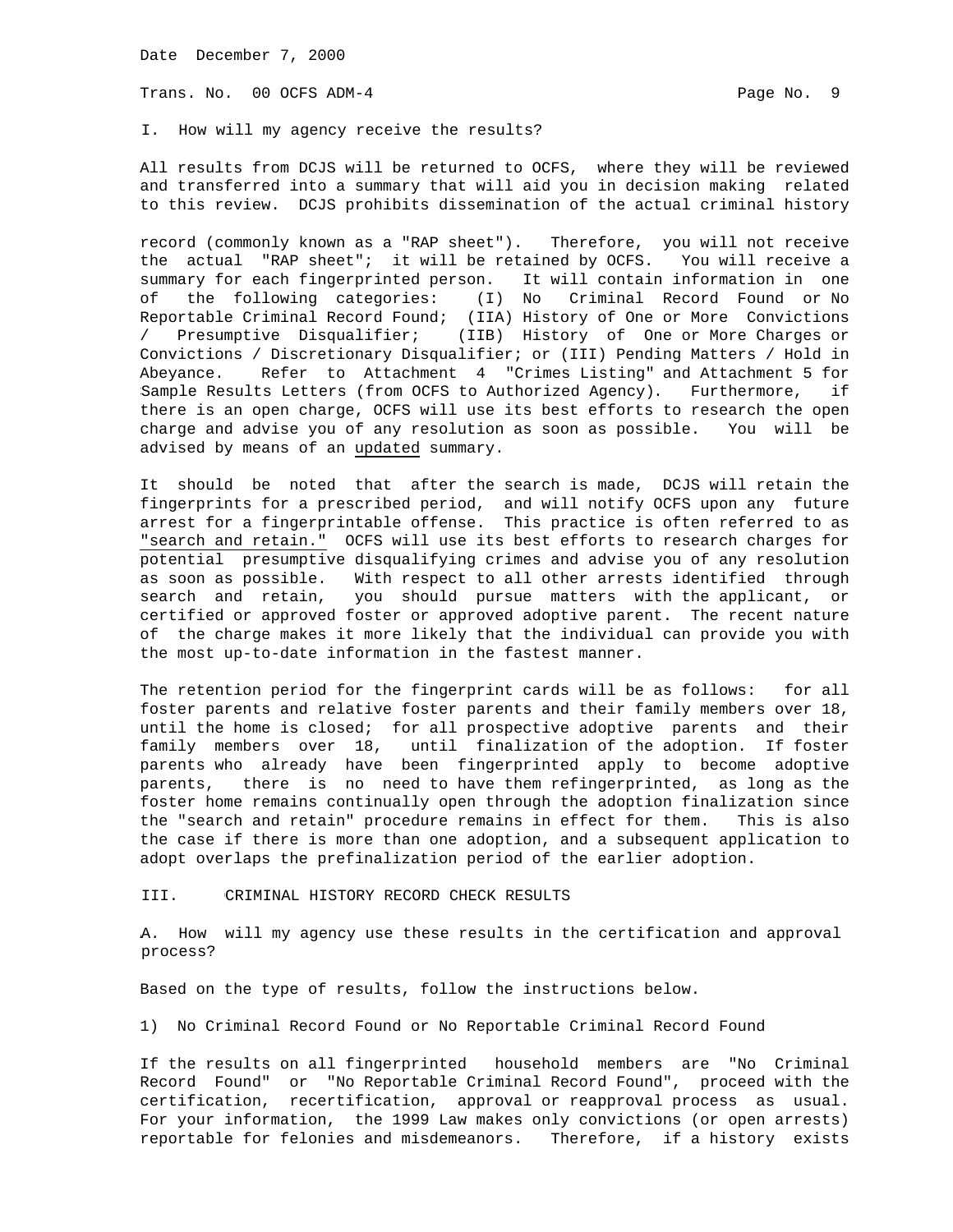Trans. No. 00 OCFS ADM-4 **Page No. 10** Page No. 10

with DCJS, other than for convictions for felonies or misdemeanors, or open arrests for such crimes, you will see "No Reportable Criminal Record Found". This means a person was arrested for, but not convicted of, a crime. The disposition of the arrest may have been: conviction for a violation (such as disorderly conduct or loitering) or a traffic infraction; dismissal of the charge; or an acquittal.

Attachment 5: letters #1a and #1b correspond to this section.

- 2) History of One or More Crimes
- i) Presumptive Disqualifying Crimes:

 Category 1 Crime (See Attachment 4 CRIMES LISTING) (Crime by a prospective or existing foster or adoptive parent)

An application for certification or approval as a foster parent or for approval as an adoptive parent must be denied if such applicant was convicted of a felony which fits under one of the SSL Section 378-a(2)(e)(1) category 1 crimes (see Attachment 4) UNLESS THE PROSPECTIVE FOSTER PARENT OR ADOPTIVE PARENT DEMONSTRATES THAT:

- \* Such denial will create an unreasonable risk of harm to the physical or mental health of the child; and
- Approval of the application will not place the child's safety in jeopardy and will be in the best interests of the child.

This standard must also be used in regard to a certified or approved foster parent or an approved adoptive parent who is in jeopardy of having his or her certificate or approval revoked or application for renewal denied. [See SSL Section  $378-a(2)(e)(4)$  and  $(5)$  as added by the 2000 Law.]

Where a person had been certified or approved as a foster parent prior to the effective date of the new legislation (July 1, 2000), and prior to such date an authorized agency had automatically denied his or her application for renewal, or had automatically revoked his or her certification or approval because of a felony conviction for what had been a mandatory disqualifying crime, pursuant to the 1999 Law, such person may apply to the authorized agency for renewal of the prior certificate or approval. Upon application, the authorized agency is to apply the same standards noted above in relation to the issues of health, safety and best interests of the child. [See SSL Section  $378-a(2)(e)(1)$  as amended by the 2000 Law.] If the authorized agency grants the application, and a foster child or children had been removed from the home, the authorized agency may return such child or children to the home of the foster parent, if such agency determines that it is in the best interests of the child or children to do so.

This process also applies to a prospective adoptive parent who had not completed the adoption process and had his or her approval revoked prior to July 1, 2000. The same process and standard for application and renewal applies, along with the standards for return of any foster child or children who had been removed.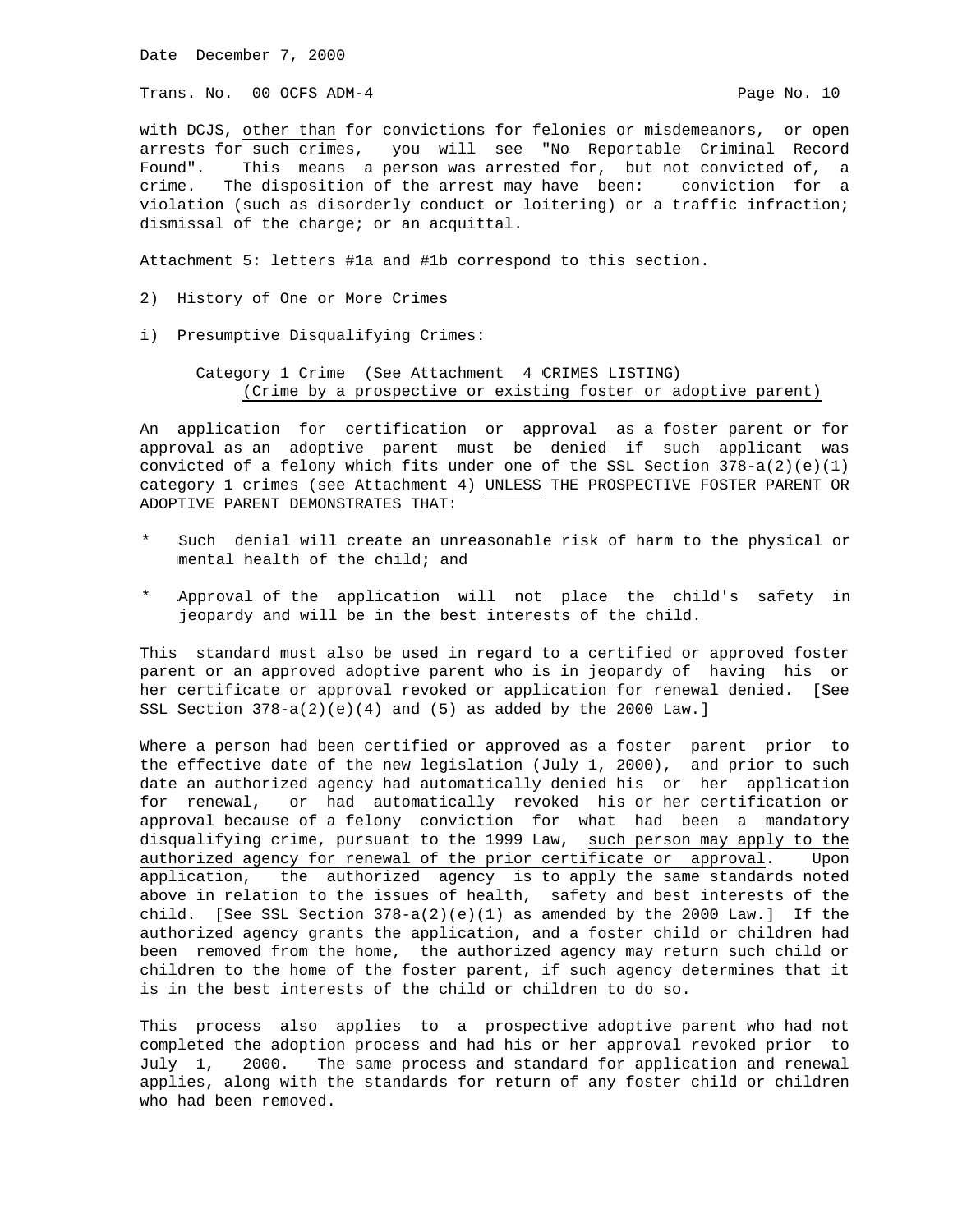Trans. No. 00 OCFS ADM-4 **Page No. 11** 

Such person may be approved or certified as a foster parent, or approved as an adoptive parent, if such person can demonstrate to the certifying or approving authorized agency that denial would create an unreasonable risk of harm to the child and that the child's safety would not be jeopardized and that such placement is in the best interests of the child.

The exception standards set forth above to a presumptive disqualification also apply to the situation where the criminal conviction takes place after the initial criminal history record check. Notification of this event could occur through the search and retain process. Where a certified or approved foster parent or an approved adoptive parent subsequently is found to have been convicted of a presumptive disqualifying crime, approval or certification must be revoked or the application for renewal must be denied, unless the foster or adoptive parent can demonstrate to the certifying or approving authorized agency that denial or revocation will create an unreasonable risk of harm to the physical or mental health of the child, and continued certification or approval will not place the child's safety in jeopardy and will be in the best interests of the child.

Whenever the summary of a criminal history record of an applicant or a certified or approved foster or adoptive parent reveals a charge or conviction for any crime, the authorized agency must perform a safety assessment of the conditions in the household. (See Attachment 8 Criminal History Record Checks & Safety Assessments.)

During the course of the safety assessment, the authorized agency must provide the applicant or the certified or approved foster or adoptive parent with the notice enclosed herein as Attachment 7 NOTICE OF EXCEPTION TO PRESUMPTIVE DISQUALIFICATION. This notice informs the applicant or certified or approved foster or adoptive parent that his or her application will be denied or that his or her certification or approval will be revoked unless he or she can demonstrate to the certifying or approving agency that such denial or revocation will create an unreasonable risk of harm to the physical or mental health of the child, and approval of the application or the continued certification or approval will not place the child's safety in jeopardy and will be in the best interest of the child. OCFS strongly recommends that the Notice of Exception to Presumptive Disqualification be given to the existing or prospective foster or adoptive parent at the commencement of the safety assessment.

It should also be noted that if there had been an open charge for a presumptive disqualifying crime (resulting in a hold in abeyance situation), followed by a conviction for such crime, the Notice of Exception to Presumptive Disqualification must be provided by the certifying or approving agency within seven days of being informed by OCFS of this conviction.

In conducting the safety assessment, consider the following:

- whether there is one or more foster children in the home;
- whether any foster children are planned by the agency to be placed in the home;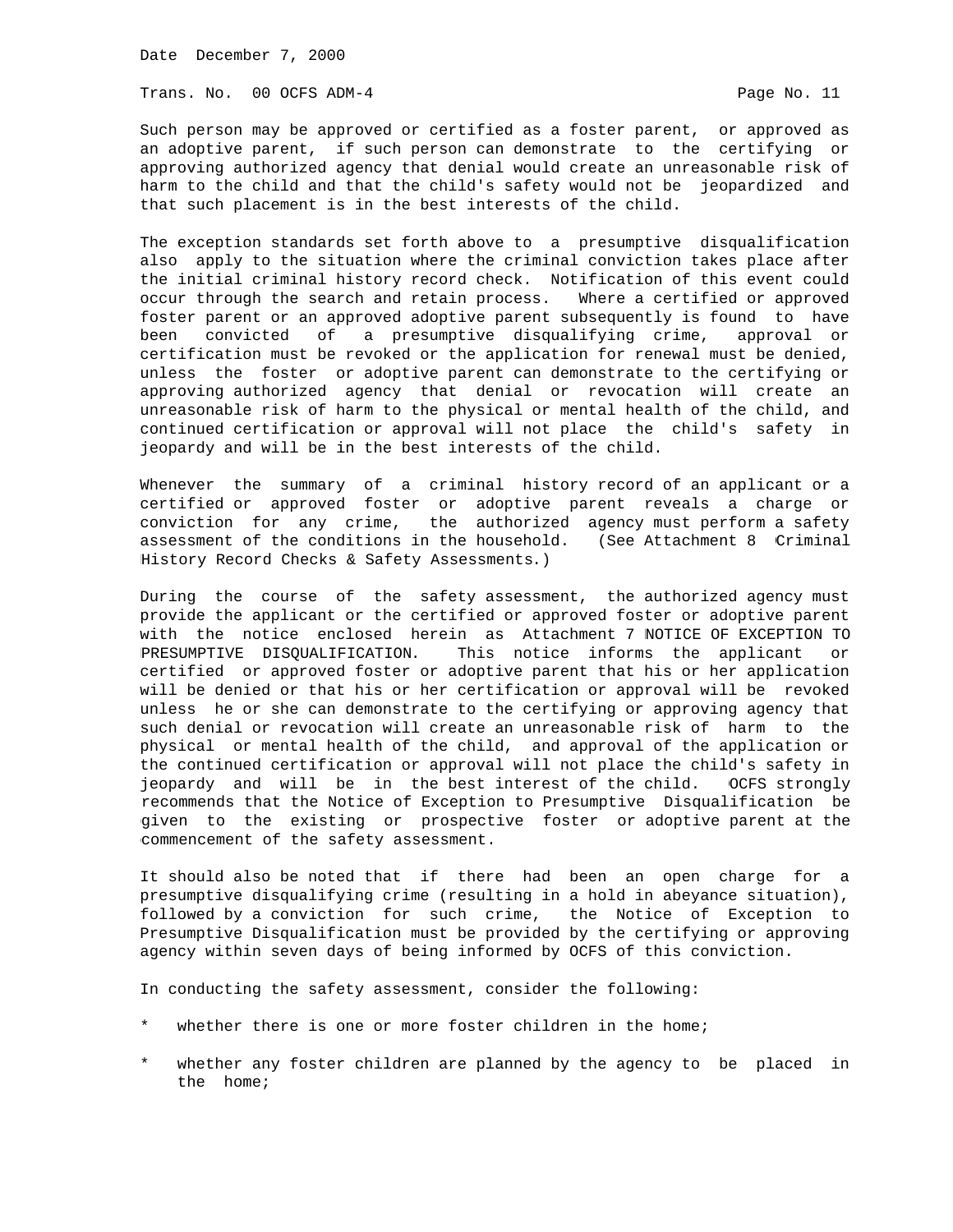Trans. No. 00 OCFS ADM-4 **Page No. 12** Page No. 12

- whether there is a request by the prospective or existing foster or adoptive parent that a child be placed in the home as a foster child; or
- \* whether there are any non-foster children in the home.

If there is one or more foster children in the home, the safety assessment, in part, is used to determine how quickly the child must be removed.

Additionally, the information gathered should be used to help evaluate any attempt by the foster or adoptive parent to rebut the presumption that the foster or adoptive parent must be denied or have the certification or approval revoked due to the nature of the conviction. If the agency proposes a removal, the notice of the right to a pre-removal conference must be given, as required by 18 NYCRR 443.5, unless the approving or certifying agency determines that there is imminent danger to the foster child(ren). (Note: The Notice of Exception to Presumptive Disqualification, must be given prior to or concurrent with the notice of removal.) During the course of the safety assessment, but in no case later than the agency conference, the foster or adoptive parent must be afforded the opportunity to demonstrate why his or her certification or approval should not be denied or revoked. (See Section III. B.)

If there is a plan by the agency to place any foster child in the home, or there is a request by the prospective or existing foster or adoptive parent that a child be placed in the home as a foster child, the safety assessment, in part, is used to determine whether the home would be safe for the foster child if he or she was placed there. Additionally, the information gathered should be used to help evaluate any attempt by the foster or adoptive parent to rebut the presumption that foster or adoptive parent should be denied or have the certification or approval revoked due to the nature of the conviction. The rebuttal may be made prior to or at an agency interview held for the purpose of discussing a denial or revocation. (See Section III. B.)

If there are children in the home none of which are foster children, and there is no plan by the agency to place any foster child in the home, nor is there a request by the prospective or existing foster or adoptive parent that a child be placed in the home as a foster child, the safety assessment must evaluate, at a minimum, whether the subject of the charge or conviction resides in the household; the extent to which such person may have contact with the children residing in the household; and the status and nature of the criminal charge or conviction. In this scenario, if the foster or adoptive parent wishes to rebut the denial or revocation presumption he or she may attempt to do so. However, because there needs to be a particular child, whether in foster care or at risk of foster care placement, to which the standard of unreasonable risk of harm applies, the attempt to rebut the presumption will be unsuccessful. Note: a photo-listed child to whom the prospective or existing foster or adoptive parent has no relationship is not considered an appropriate child to whom to apply this standard.

If there is reasonable cause to suspect that any child in the household is being abused or maltreated a report must be made to the State Central Register, in accordance with the standards set forth in SSL Section 413.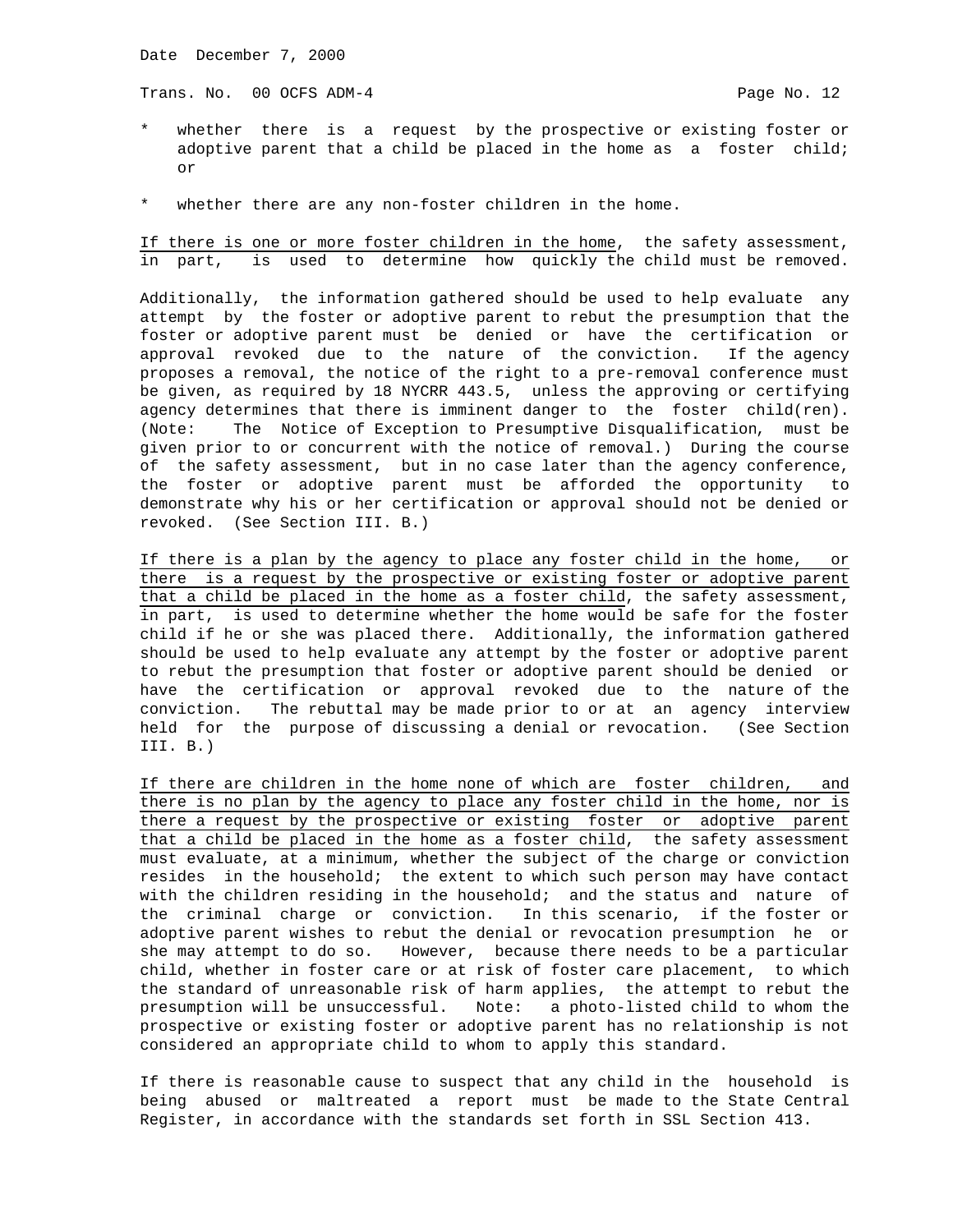Trans. No. 00 OCFS ADM-4 **Page No. 13** 

If there are no children living in the home, and there is no plan by the agency to place any foster child in the home, nor is there a request by the prospective or existing foster or adoptive parent that a child be placed in the home as a foster child, the safety assessment must, at a minimum, determine that that is the case, and furthermore must evaluate whether the subject of the charge or conviction resides in the household; and the status and nature of the criminal charge or conviction. In this scenario, if the

foster or adoptive parent wishes to rebut the denial or revocation presumption he or she may do so. However, because there needs to be a particular child, whether in foster care or at risk of foster care placement, to which the standard of unreasonable risk of harm applies, the attempt to rebut the presumption will be unsuccessful. Note: a photolisted child to who the prospective or existing foster or adoptive parent has no relationship is not considered an appropriate child to whom to apply this standard.

In sum, the general guidelines to apply when criminal history results include a presumptive disqualifying crime include:

- There needs to be a particular child, whether in foster care or at risk of foster care placement, to which the standard of unreasonable risk of harm applies. The prospective or existing foster or adoptive parent must identify the specific child or children to which the exception applies. Such child or children need not be in foster care for the exception to apply. The burden is on the prospective or existing foster or adoptive parent to demonstrate unreasonable risk of harm.
- The issues of best interests and safety must be addressed, with the issue of safety of the child a paramount consideration in regard to whether an application can be granted or renewed or the certification or approval may continue. As with the issue of unreasonable risk of harm, a particular child must exist and the prospective or existing adoptive or foster parent has the burden of presenting adequate proof to satisfy this standard. The safety information must be documented on the safety assessment.
- The determination whether the prospective or existing foster or adoptive parent satisfied the exception to the presumptive denial or revocation standards is made by the authorized agency.
- The safety assessment and the steps and actions taken to protect the health and safety of the child must be documented in the provider record. The decisions that result from the safety assessment as well as decisions regarding whether the prospective or existing foster or adoptive parent has satisfied the exception to the presumptive denial or revocation standards must also be documented in the provider record.

The following two examples illustrate possible situations where a social services district or voluntary authorized agency may choose to place or keep a foster child with an individual with a presumptive disqualifying conviction. They are not meant to be all-inclusive.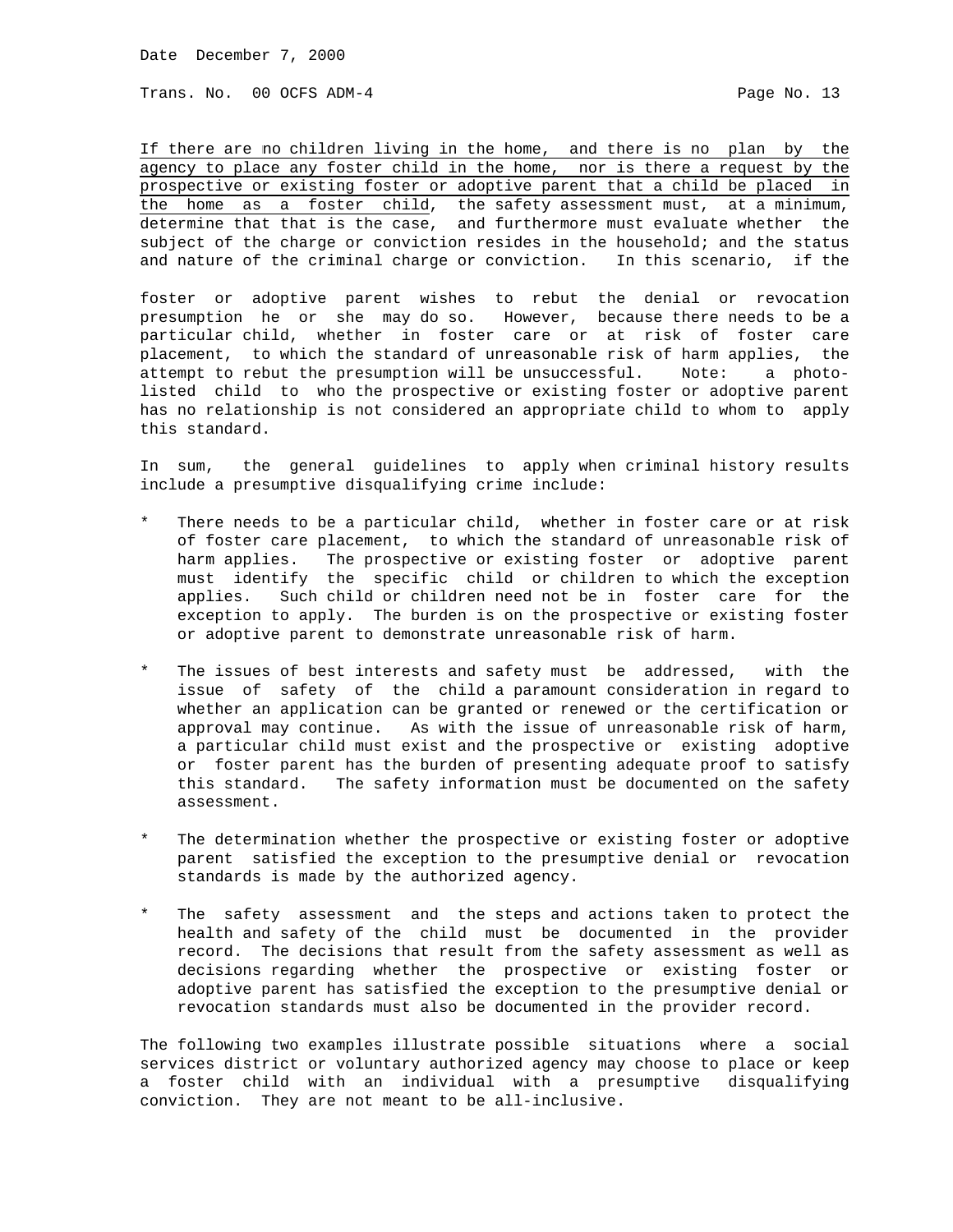Trans. No. 00 OCFS ADM-4 Page No. 14

Example #1

A relative is being considered as a foster care resource for a child who is entering foster care. There is a strong relationship between the relative and the child. The relative was convicted of an otherwise presumptive disqualifying crime several years ago but the safety assessment of the home indicates no risk to the safety of the child. There are no other relative resources and placement with a non-relative foster parent would have a significant adverse impact on the foster child's mental health.

## Example #2

A foster child has resided with the same foster parent for several years since birth. The permanency goal is adoption. The permanency plan is for the foster parent to adopt the child. A strong attachment has developed between the foster parent and the child. However, at the time of the first recertification of the foster parent following the enactment of the criminal history record requirements of the 1999 Law, the foster parent's application was held in abeyance because of an open charge for a presumptive disqualifying crime. Based on a response from the applicable court, OCFS was able to determine that the foster parent was convicted 20 years ago for criminal possession of a weapon. The foster parent has had no subsequent involvement with the criminal justice system. The foster parent presents evidence that removal would create significant risk of harm to the child's mental health. The safety assessment of the home indicates that the child is safe in the home.

Attachment 5: letter #2 corresponds to this section. It is important to note that this letter will only be used when the fingerprinted individual is a prospective or existing foster or adoptive parent, since presumptive disqualifying crimes only apply to such individuals. OCFS makes the determination of the individual's role (prospective or existing foster or adoptive parent) by the category selected on the fingerprint card (field 30 reverse of card). Thus it is very important that this field be completed accurately on all submissions. Failure to do so will result in the card being returned to the submitting agency.

- ii) Discretionary Disqualifying Crimes Category 1 Crime (See Attachment 4 CRIMES LISTING) (Crime by other household member over the age of 18)
- When another person over the age of 18 who currently resides in the home of the prospective foster parent or certified/approved foster parent or prospective/approved adoptive parent has been charged or convicted of a Category 1 crime, the authorized agency may deny approval/reapproval or certification/recertification, or may revoke a certification or approval. The authorized agency must perform a safety assessment of the conditions in the household which is the basis for approval, denial or revocation. Such assessment must include whether the subject of the charge or conviction resides in the household; the extent to which such person may have contact with the foster children or other children residing in the household; and the status and nature of the criminal charge or conviction. The authorized agency must thereafter take steps to protect the health and safety of any such children, including, where appropriate, the removal of any foster child(ren) from the home and the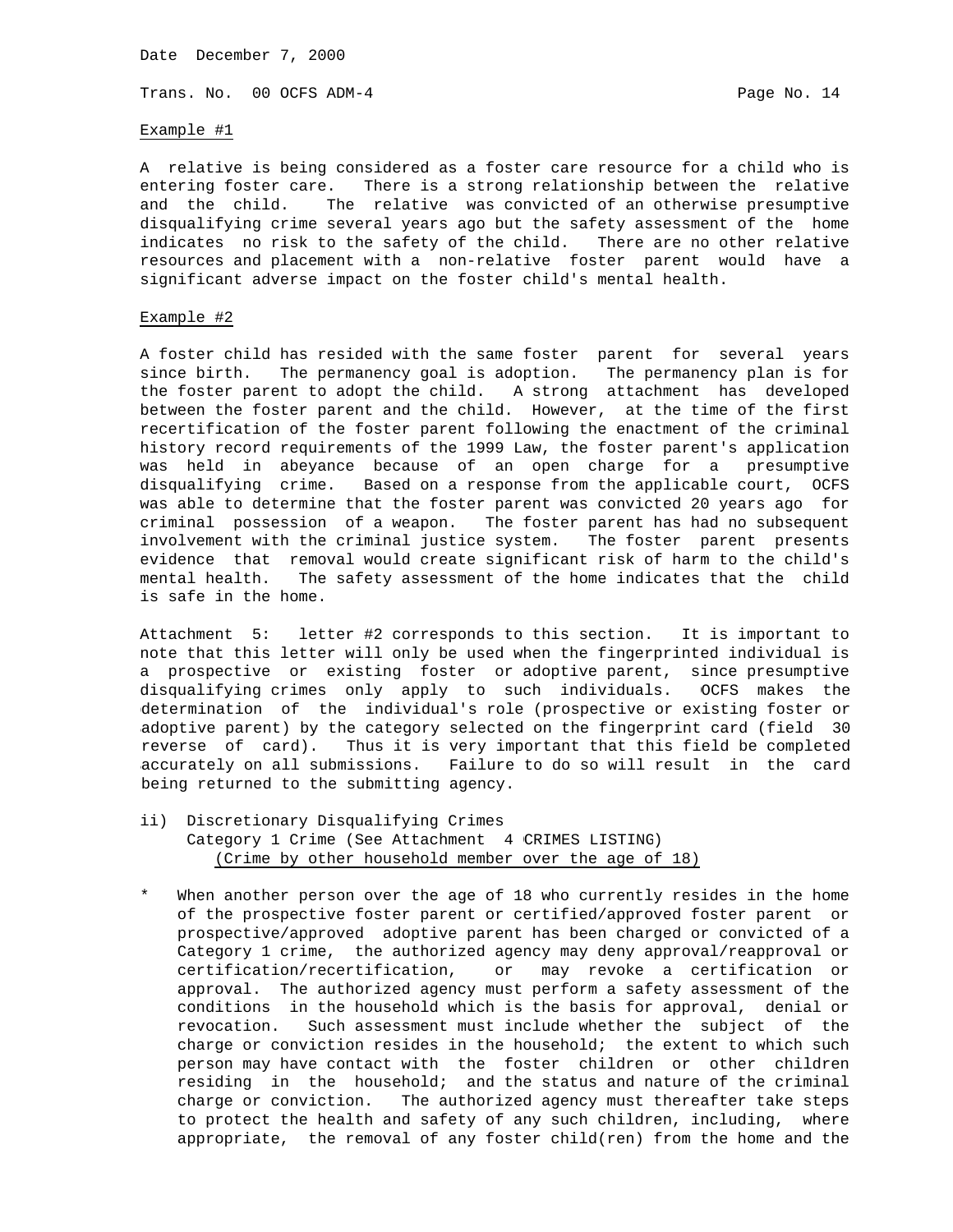Trans. No. 00 OCFS ADM-4 **Page No. 15** Page No. 15

 revocation of the certification or approval of the foster or adoptive home. The safety assessment and the steps and actions taken to protect the health and safety of the child must be documented in the provider record. The reasons why a prospective or existing foster parent or a prospective or approved adoptive parent is determined to be appropriate and acceptable to provide or continue foster care or adoption in light of the results of the criminal history record check must also be documented in the provider record. Also, the safety assessment must be completed in an expeditious manner. Guidelines for Safety Assessments are found in Attachment 8.

Category 2 Crime

 (Crime by applicant, foster parent, approved adoptive parent or any other household member over the age of 18)

When the prospective or certified/approved foster parent, prospective or approved adoptive parent, or other person over the age of 18 who currently resides in the home of such foster or adoptive parent has a criminal charge or conviction for a Category 2 crime, the authorized agency may deny approval / reapproval or certification / recertification, or may revoke a certification or approval. The authorized agency must perform a safety assessment of the conditions in the household which is the basis for approval, denial or revocation. Such assessment must include whether the subject of the charge or conviction resides in the household; the extent to which such person may have contact with the foster children or other children residing in the household; and the status and nature of the criminal charge or conviction. The authorized agency must thereafter take steps to protect the health and safety of any such children, including, where appropriate, the removal of any foster child(ren) from the home and the revocation of the certification or approval of the foster or adoptive home. The safety assessment and the steps and actions taken to protect the health and safety of the child must be documented in the provider record. The reasons why a prospective or existing foster parent or a prospective or approved adoptive parent is determined to be appropriate and acceptable to provide or continue foster care or adoption in light of the results of the criminal history record check must also be documented in the provider record. Also, the safety assessment must be completed in an expeditious manner. Guidelines for Safety Assessments are found in Attachment 8.

Attachment 5: letter #3 corresponds to this section.

iii) Pending Matters / Hold In Abeyance

The final determination of an application for certification or approval of an applicant to be a foster parent or an adoptive parent must be held in abeyance when:

- the criminal history record of the prospective or current foster or adoptive parent reveals a pending criminal charge for a Category 1 crime which has not been finally resolved; or
- the criminal history record of the prospective or current foster or adoptive parent reveals a criminal conviction that may be a Category 1 crime but which requires further review by OCFS.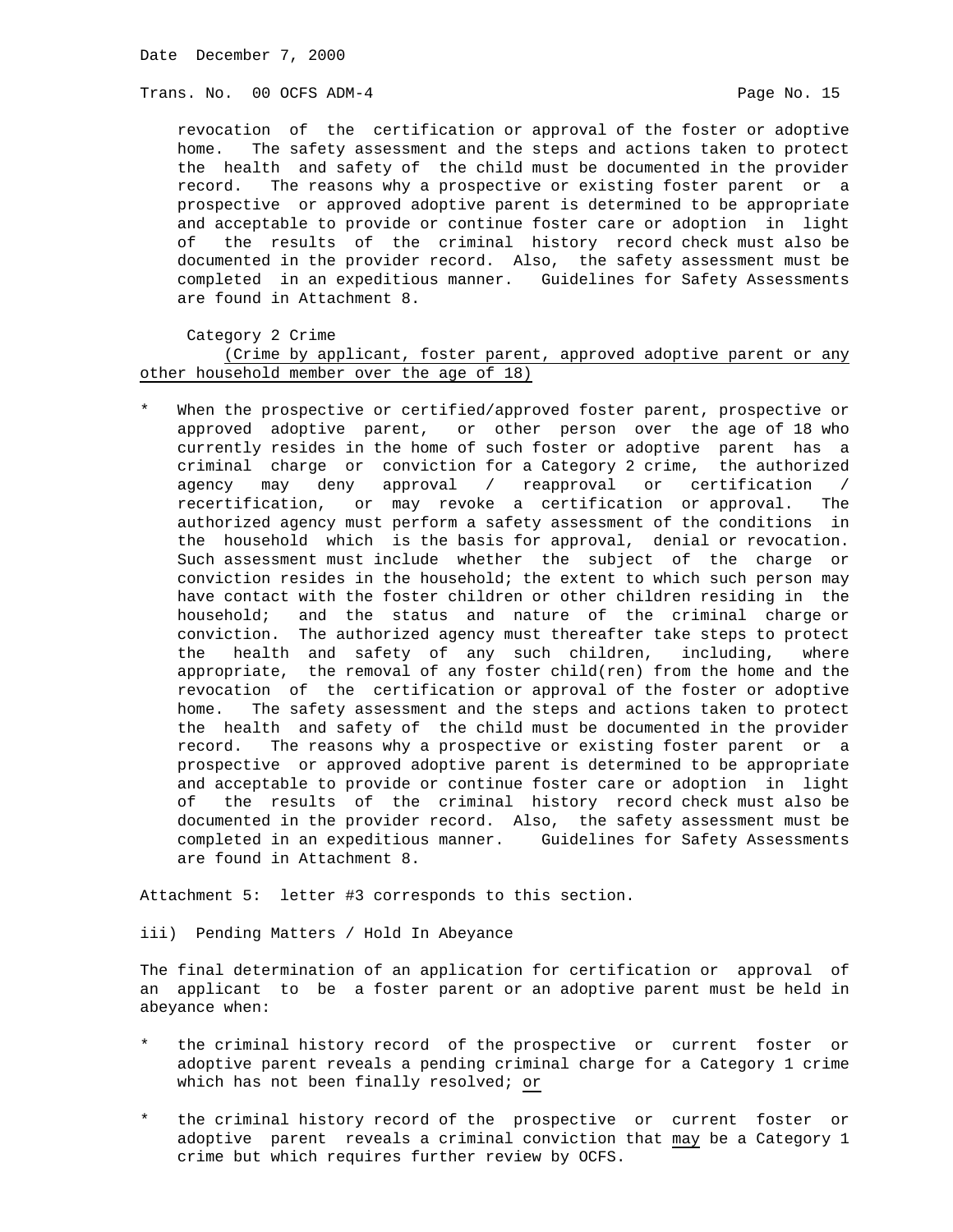Trans. No. 00 OCFS ADM-4 **Page No. 16** Page No. 16

Where an authorized agency is initially informed by OCFS that an applicant or a certified or approved foster or adoptive parent has an open charge for any presumptive disqualifying crime, such individual must be placed in hold in abeyance status until OCFS provides the authorized agency with a determination on the status of the open charge.

The authorized agency may proceed with the processing of the application, but can not finally certify, approve, recertify or reapprove the home until

OCFS notifies the authorized agency of the status of the criminal charge or the nature of the conviction. If there is a conviction or charge for any crime, a safety assessment, as outlined above, must be performed. Again, the safety assessment must be completed in an expeditious manner. Guidelines for Safety Assessments are found in Attachment 8.

If OCFS informs the authorized agency that the disposition of the charge was a conviction for a presumptive disqualifying crime, such authorized agency must provide the individual with the attached NOTICE OF EXCEPTION TO PRESUMPTIVE DISQUALIFICATION (Attachment 7) within seven days of the receipt of the criminal history summary update. The authorized agency must provide this notice prior to, or concurrent with, a notice of a right to a conference with the authorized agency as required by OCFS regulation 18 NYCRR 443.5 when the authorized agency proposes to remove any foster child(ren) from the home.

Attachment 5: letters #4a, #4b and #4c correspond to this section. These versions accommodate situations where there is a charge(s) as described above, or where there is a conviction(s) as described above. It is important to note that these letters will only be used when the fingerprinted individual is a prospective or existing foster or adoptive parent, since presumptive disqualifying crimes only apply to such individuals. OCFS makes the determination of the individual's role (prospective or existing foster or adoptive parent) by the category selected on the fingerprint card (field 30 reverse of card). Thus it is very important that this field be completed accurately on all submissions. Failure to do so will result in the card being returned to the submitting agency.

B. What are the procedural rights afforded with denials or revocation?

If the authorized agency denies an application or revokes a certification or approval and removes any foster child(ren) from the home, the applicant or the certified or approved foster or adoptive parent must be afforded the following procedural rights:

\* Denial / Revocation Notice

When an authorized agency makes a denial or revocation because of the criminal history record check, the authorized agency must provide the affected applicant, certified or approved foster parent or approved adoptive parent with a written statement setting forth the reasons for the denial or revocation. In addition, the authorized agency must provide a description of the DCJS process available for the person with the criminal history to review and/or challenge his or her criminal history records and any remedial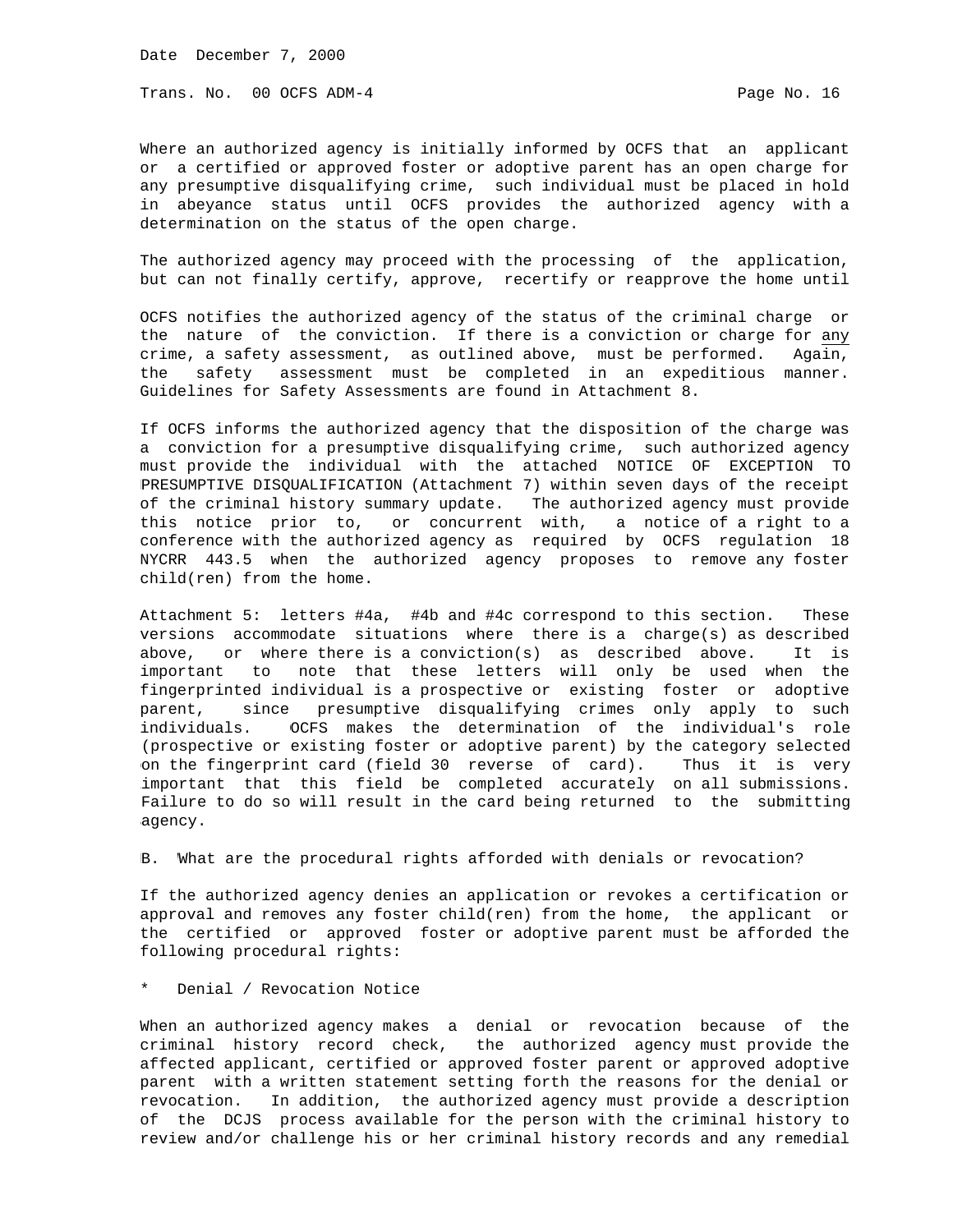Trans. No. 00 OCFS ADM-4 **Page No. 17** Page No. 17

processes provided to the applicant, certified or approved foster parent, or approved adoptive parent by OCFS.

This notice, sent by the authorized agency, must also include information about the ability of an individual who was denied or disapproved, had his or her certification or approval revoked on the basis of a Category 1 crime for spousal abuse to request an administrative hearing from OCFS on the basis that such offense does not constitute spousal abuse because he or she

was the victim of physical, sexual or psychological abuse by the victim of such offense and such abuse was a factor in causing the person to commit such offense.

With regard to denial of an adoptive parent application, the authorized agency must comply with the notification and meeting requirements set forth in 18 NYCRR 421.15(g). Such notification must include a right to an administrative hearing in accordance with SSL Section 372-e.

With regard to the denial or revocation or a foster parent application or approval or certificate, the authorized agency must comply with the notification and interview requirements set forth in 18 NYCRR Section 443.2(c) for initial applicants and 18 NYCRR Section 443.11 for non-renewal or revocation of certified or approved foster homes.

Attachment 6 DENIAL / REVOCATION LETTER / NOTICE OF RESULTS OF FINGERPRINTING / CRIMINAL RECORD FOUND contains the required language that the notice must contain whenever there is a denial or revocation. A copy of this notice must be kept in the applicant / provider record. The denial / revocation letter also contains information about the procedural rights described below.

Removal of Foster Child(ren)

The authorized agency must comply with the notice of removal and conference standards set forth in 18 NYCRR Section 443.5 relating to the removal of foster child(ren). Such rights include notice at least 10 days prior to the proposed removal unless removal is required earlier as a result of imminent risk to the health or safety of the foster child(ren). However, the foster child is not to be removed, absent imminent danger, court order or consent of the foster or adoptive parent, until at least three (3) days after the notice of the decision following the conference is sent, or prior to the proposed effective date of removal, whichever occurs later. Such notification must also include the right to an administrative hearing to be held after the conference in accordance with SSL Section 400. Prior to, or at, the conference held in accordance with OCFS regulation 18 NYCRR 443.5, the applicant or the certified or approved foster or adoptive parent must be afforded the opportunity to rebut a presumptive disqualification with regard to approval or certification in accordance with the standards set forth in this release.

\* Criminal History Record Summary

The authorized agency must share with the applicant or current foster or adoptive parent the criminal history record summary received from OCFS at the time of the denial of an application for approval or certification to be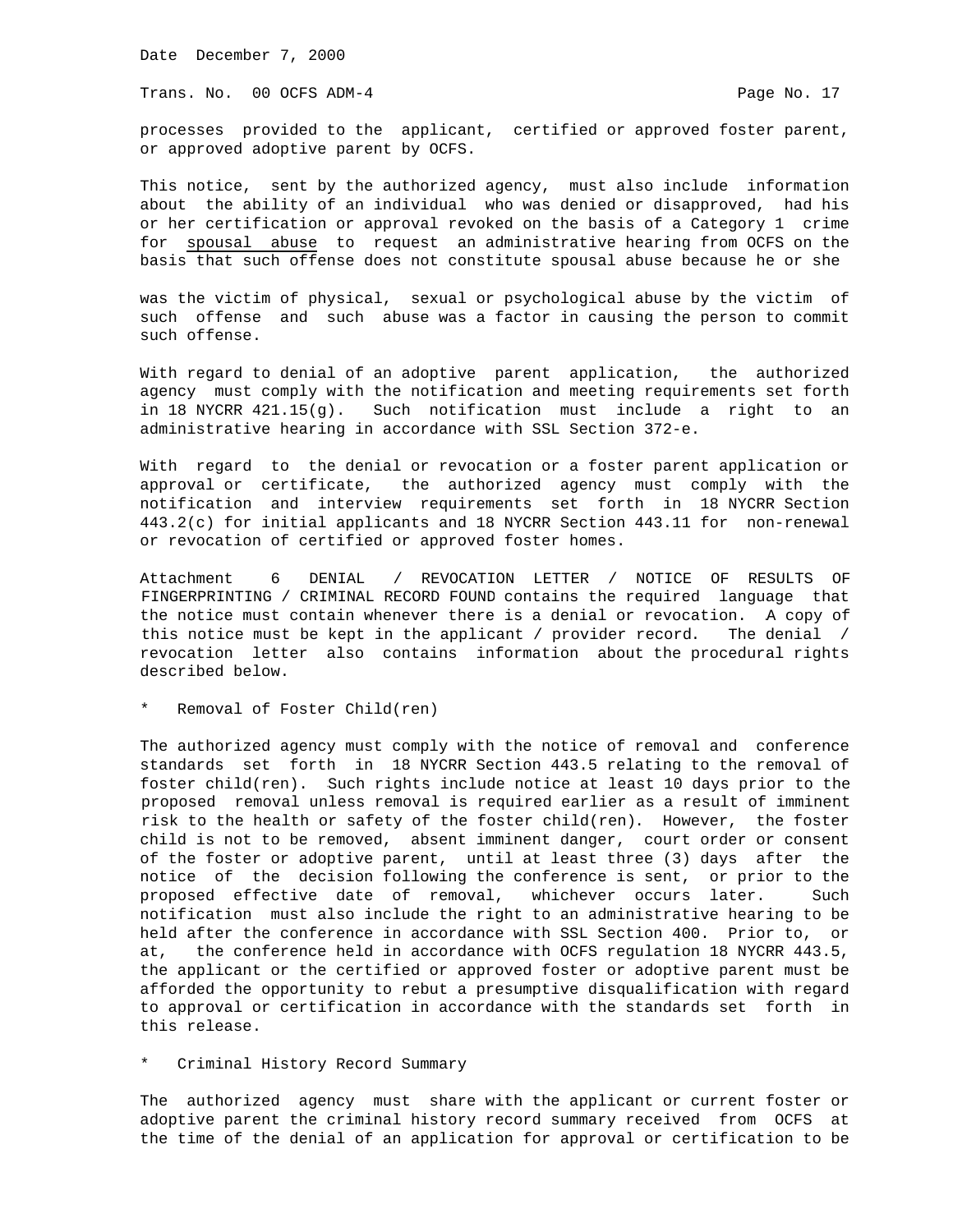Trans. No. 00 OCFS ADM-4 **Page No. 18** Page No. 18

a foster or adoptive parent, the denial of renewal of an application for approval or certification to be a foster parent, or the revocation of an approval or certification of a foster or adoptive parent. (See also subsection C. below.)

C. What are the requirements for confidentiality of results and recordkeeping?

The summary of the criminal history record provided by OCFS to you is confidential. You may not disclose criminal history information to any person or entity, including the applicant or current foster or adoptive parent, except when an authorized agency denies an application or revokes an approval or certification pursuant to Section 378-a(2)(e) of the SSL. In that case the authorized agency must provide the criminal history record summary to the applicant or current foster or adoptive parent.

The exception described above is the only circumstance where the criminal history summary is given to an applicant or current foster or adoptive parent. During the course of decision-making, including the conducting of the safety assessment, neither the summary nor the information contained in the summary may be provided in written or oral form. If the individual can not tell the agency worker about his criminal record, or the record the individual describes does not match the DCJS summary, the individual should be directed to obtain his or her own criminal history from DCJS. The individual may call the DCJS Record Review Unit or write to the address listed below:

> Division of Criminal Justice Services Criminal History Bureau Record Review Unit - 5th Floor 4 Tower Place Albany, New York 12203 Phone: (518) 485 - 7675

Where review of a criminal history record summary resulted in a denial of the application or revocation of the certification or approval and an administrative and/or judicial proceeding is commenced, a copy of the summary may be provided to such administrative hearing tribunal and/or court. Additionally, even if the review of the criminal history record summary results in certification or approval, when there is a pending court case, a copy of the summary must be provided to the Family Court or the Surrogate's Court hearing the matter. Most often this will apply to court finalizations of adoptions, but they may also apply to decisions by the court with regard to foster care placements.

All fingerprinting results must be retained in the applicant / provider file. All decisions made and actions taken with regard to these results, including safety assessments, must be documented in the applicant / provider file. Appropriate steps must be taken to maintain the confidentiality of the criminal history information and to prevent the unauthorized disclosure of such information.

In the event that a foster home needs to be transferred from one authorized agency to another, refer to 00 OCFS INF-6 (September 21, 2000) for instructions.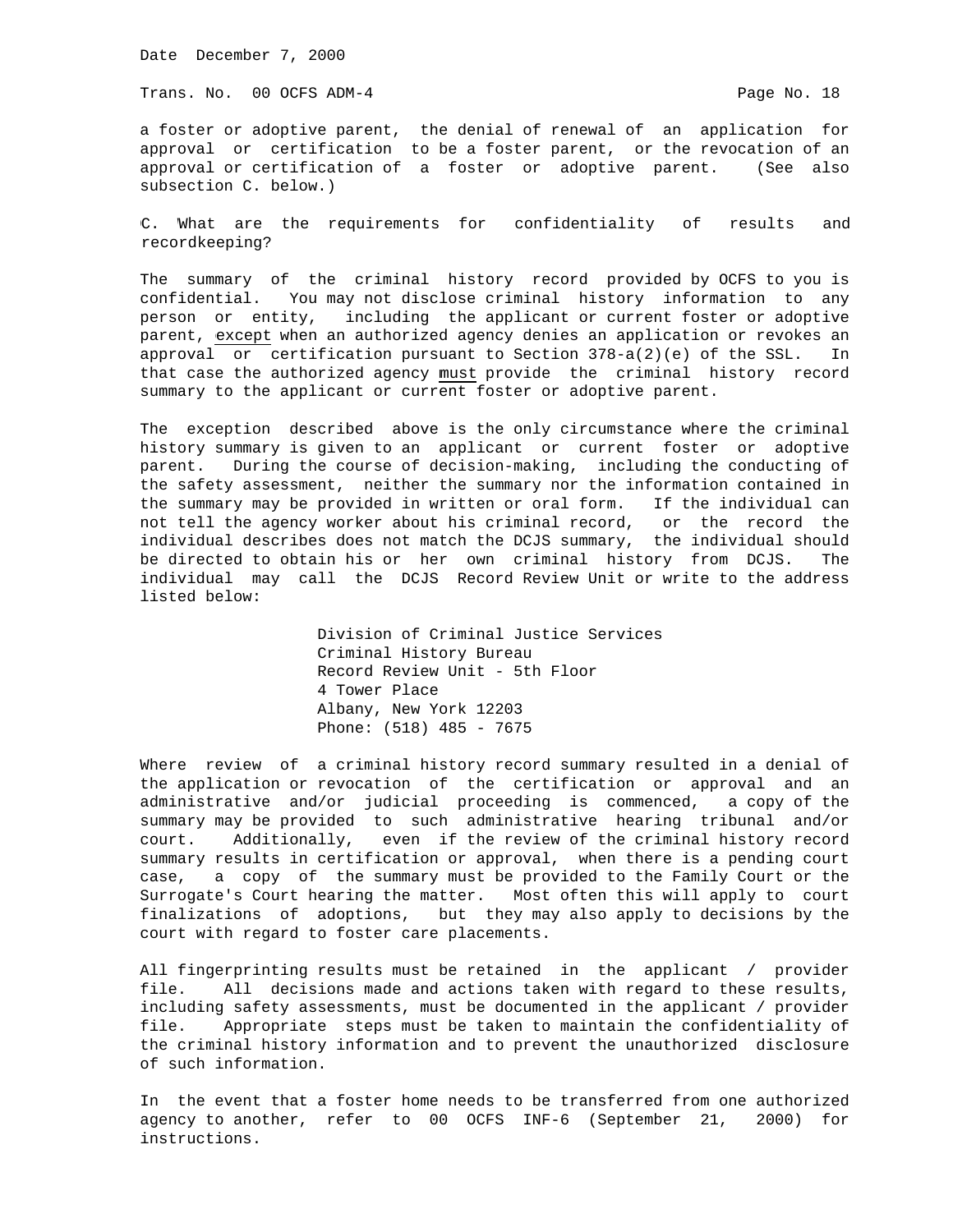Trans. No. 00 OCFS ADM-4 **Page No. 19** Page No. 19

D. Must the sworn statements regarding criminal convictions still be taken?

Pursuant to 18 NYCRR  $421.15(c)(9)$  and  $443.2(b)(13)(iv)$ , you must continue to take sworn statements regarding criminal conviction history. The criminal history attestation must apply to all members of the household over 18 years of age. The guidelines "Evaluating Applicants with Criminal Conviction Records" issued in 1986 (revised 12/87) must be applied in a manner consistent with the standards and criteria established by the 1999 and 2000 Laws and this ADM. Note: You may openly discuss with the applicant crimes set forth in the criminal history attestation.

### IV. SYSTEM INSTRUCTIONS

The following procedure outlines what authorized agencies should record in CONNECTIONS concerning new foster and adoptive homes as well as foster homes that are due for recertification / reapproval.

#### Procedure

- Make sure that all individuals currently residing in the household are added on the Person Detail window, using the Maintain Person task.
- In instances where all authorization requirements have been met except for receipt of the fingerprint results, emergency relative foster homes, emergency non-relative foster homes and adoptive homes, must be authorized in CONNECTIONS.
- Homes due for reauthorization, where all reauthorization requirements have been met except for receipt of the fingerprint results, must be reauthorized in CONNECTIONS.
- Documentation must be placed in the Home Study / Reauthorization narrative in CONNECTIONS stating that all authorization (adoptive homes and emergency homes) and reauthorization requirements have been met except for fingerprinting.
- For ALL foster and adoptive homes, including ALL new homes, the dates the fingerprints were sent to OCFS must be documented in the Person Detail window in CONNECTIONS, separately for each adoptive parent, each foster parent and each person over the age of 18 currently residing in the household. The Person Detail window is accessible via the Maintain Person task and the Options Menu off the Person List window.
- We recommend that workers create a 30 day To Do for themselves from the time the fingerprints are submitted to OCFS, to remind them to look for the fingerprint results.
- Once the criminal record check is complete and the results are returned to the local districts/agencies, the date results received must be recorded in the Person Detail window to reflect the completion of the process. Where results identify that criminal records have been found, that must be recorded in the applicant / provider file as described elsewhere in this ADM.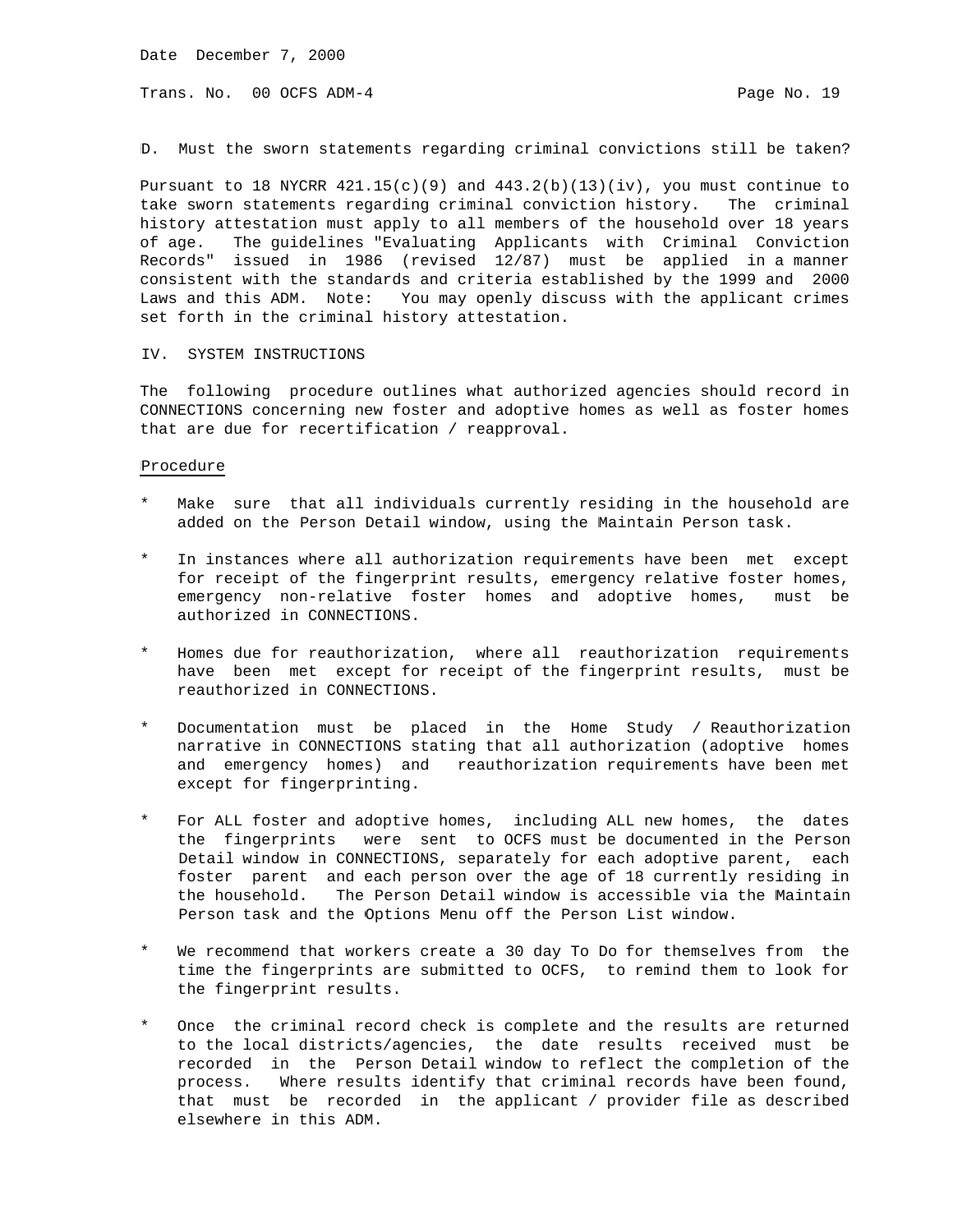Trans. No. 00 OCFS ADM-4 **Page No. 20** Page No. 20

In addition, please note that CONNECTIONS has added two new closure reasons to the Closure Reason codes table:

- Criminal History Presumptive Disqualifier
- Criminal History Discretionary Disqualifier

If a home has a closure reason of either of the above a message box will be displayed to the user reminding him/her that a Notice of Denial/Revocation of certification/approval due to fingerprinting results must be sent to the Foster Parent(s). The "Do Not Re-open" indicator will be defaulted to 'Do Not Re-open', but the user will be allowed to modify this field.

#### V. SPECIAL INSTRUCTIONS FOR ADOPTION AGENCIES

The following applies to the population served by in-state and out-of-state adoption agencies. By law, a criminal history record check must be completed when an authorized agency is evaluating a person who has applied to be an approved adoptive parent and such person resides in New York State, even if the agency is incorporated in another state. For the purposes of this process, an authorized agency includes: a) a social services district; b) a New York corporation approved by OCFS to operate an adoption program (Section 371.10 (a) of the Social Services Law); c) a non New York corporation approved by OCFS to operate an adoption program (Article 13 of the Not-for-Profit Corporation Law); d) an Indian tribe with a State tribal agreement which includes the operation of an adoption program (Section 371.10 (b) of the Social Services Law); or e) an out-of-state agency approved by a state other than New York and which places foreign children for adoption into New York (Section 371.10 (c) of the Social Services Law). The criminal history record check is one of the steps required by OCFS regulations, 18 NYCRR Part 421, for the review and evaluation of the suitability of an individual to be an approved adoptive parent. This process includes, but is not limited to, the submission of an application, medical information, references, State Central Register clearance and a home study.

An applicant can not be approved as an adoptive parent unless and until the criminal history record check process is completed. This requirement also includes foreign adoptions in the situation where your agency will be approving the applicant as an adoptive parent.

An agency which only performs a home study and/or post placement supervision on behalf of a person seeking to adopt a child is not authorized to perform a criminal history record check pursuant to either Section 378-a of the Social Services Law or OCFS regulations, 18 NYCRR Part 421. This means that where the only function the agency is called upon to carry out is a home study and/or post placement supervision, the agency may not process criminal history record check requests through OCFS.

If the agency is carrying out a home study for a person seeking to be certified as a qualified adoptive parent in accordance with Section 115-d of the Domestic Relations Law, the court must order the criminal history record check directly through the State Division of Criminal Justice Services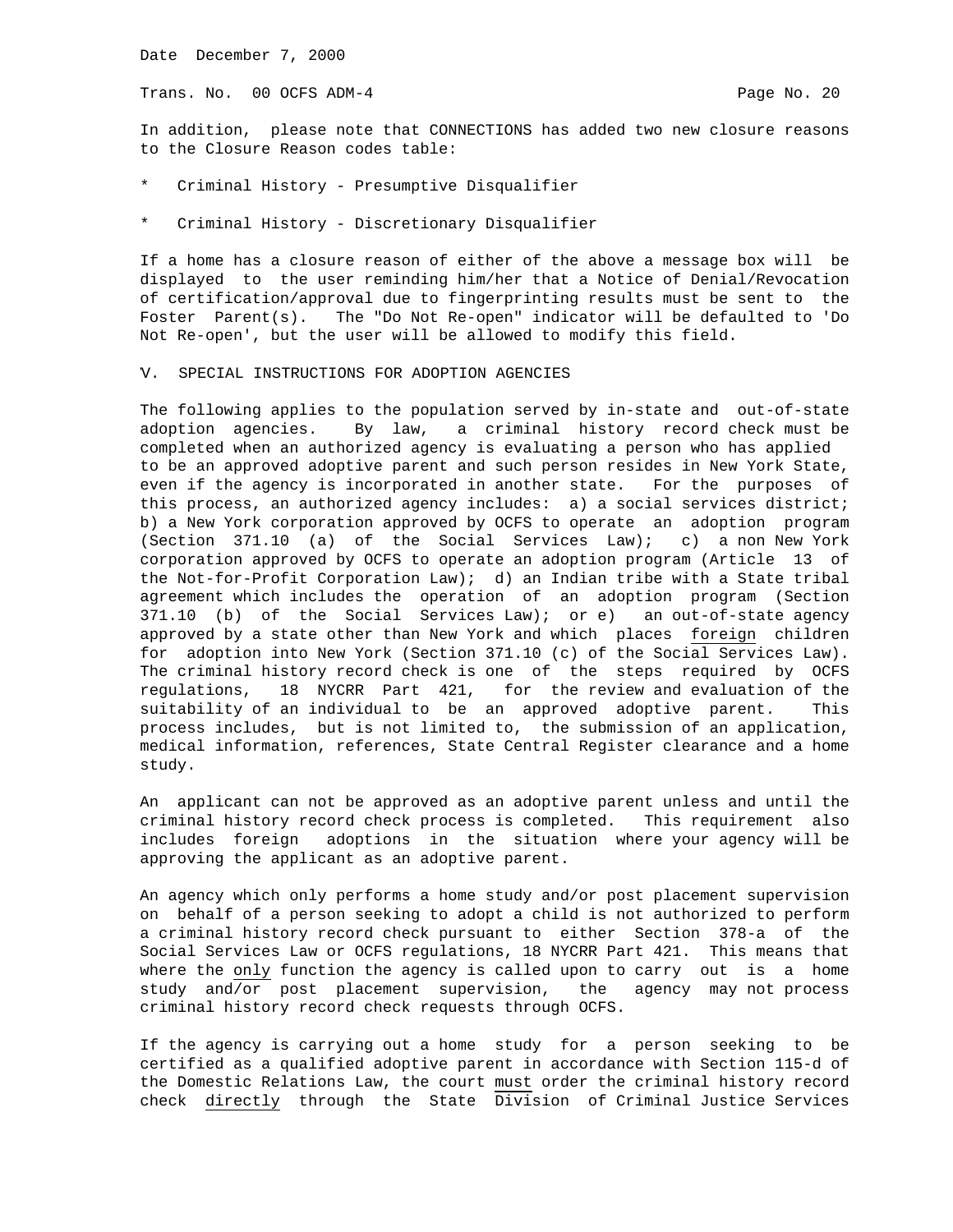Trans. No. 00 OCFS ADM-4 **Page No. 21** Page No. 21

(DCJS). Fingerprint cards in such cases are not processed through OCFS. Other requests for a home study, outside of a home study which is part of the adoptive parent approval process, are also not subject to the procedures set forth in Section 378-a of the Social Services Law. The agency would have to evaluate if some other authority for a criminal history record check is required. In any case, requests would not be directed through OCFS.

If an adoption is to be finalized in a state other than New York, such placement must go through the Interstate Compact on the Placement of Children as usual and the rules of the other state with regard to criminal history record checks also apply.

Please note that pursuant to Section 378-a (2)(k) of the Social Services Law, OCFS must inform the DCJS when a person is no longer certified or approved as a foster parent or is no longer a prospective adoptive parent so DJCS may terminate its retain processing with regard to such person and any person over the age of eighteen who is residing in the home of the foster parent or prospective adoptive parent. At least once a year, OCFS will be required to conduct a validation of the records maintained by the DCJS. In order to comply with this provision with regard to adoption agencies who do not report to OCFS child welfare systems, a manual notice is included in this Administrative Directive.

Please refer to Attachment 9 NOTIFICATION OF ADOPTION FINALIZATION (NOTICE TO EXPUNGE ASSOCIATED FINGERPRINT CARDS) for instructions for providing this information.

VI. FEDERAL ADOPTION AND SAFE FAMILIES ACT IMPLICATIONS

Pursuant to the 2000 Law, effective July 1, 2000, New York State is opting out of federal Title IV-E criminal history record review mandates set forth in Section 471(a)(20)(A) of the Social Security Act. As outlined above, the State will continue to conduct criminal history background checks for certification and approval of foster care and pre-adoptive homes but it is now able to establish its own safety standards independent of the federal standards. The federal Title IV-E regulations that became effective March 27, 2000 retain the federal prohibition against claiming Title IV-E reimbursement for payments to newly opened homes prior to a final approval or certification being issued. Therefore, a criminal history background check must be completed prior to the claiming of Title IV-E reimbursement for payments made to such homes because it is a condition of final approval or certification of a new home under State law and regulations.

-----------------------------------------------

William F. Baccaglini Director, Strategic Planning and Policy Development